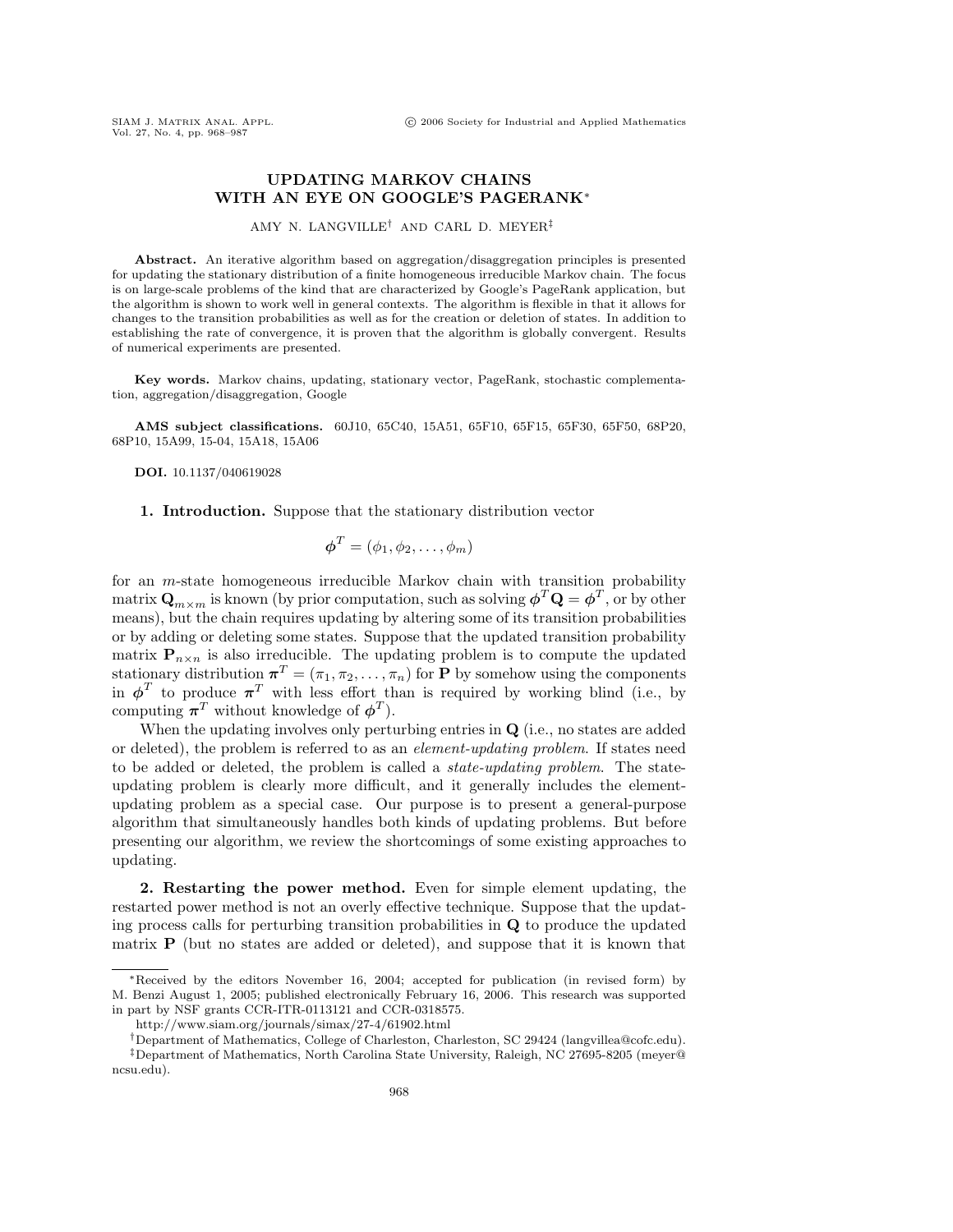the updated stationary distribution  $\pi^{T}$  for **P** is in some sense close to the original stationary distribution  $\phi^T$  for **Q**. For example, this might occur if the perturbations to **Q** are small. It is intuitive that if  $\phi^T$  and  $\pi^T$  are close, then applying

(1) 
$$
\mathbf{x}_{j+1}^T = \mathbf{x}_j^T \mathbf{P} \text{ with } \mathbf{x}_0^T = \boldsymbol{\phi}^T
$$

should produce an accurate approximation to  $\pi^T$  in fewer iterations than are required when an arbitrary initial vector is used. To some extent this is true, but intuition generally overestimates the impact.

It is well known that if  $\lambda_2$  is the subdominant eigenvalue of **P**, and if  $\lambda_2$  has index one (linear elementary divisors), then the asymptotic rate of convergence [29, p. 621] of  $(1)$  is

$$
(2) \t\t R = -\log_{10} |\lambda_2|.
$$

For linear stationary iterative procedures the asymptotic rate of convergence  $R$  is an indication of the number of digits of accuracy that can be expected to be eventually gained on each iteration, and this is independent of the initial vector. For example, suppose that the entries of **P**−**Q** are small enough to ensure that each component  $\pi_i$ agrees with  $\phi_i$  in the first significant digit, and suppose that the goal is to compute the update  $\pi^T$  to twelve significant places by using (1). Since  $\mathbf{x}_0^T = \boldsymbol{\phi}^T$  already has one correct significant digit, and since about  $1/R$  iterations are required to gain each additional significant digit of accuracy,  $(1)$  requires about  $11/R$  iterations, whereas starting from scratch with an initial vector containing no significant digits of accuracy requires about  $12/R$  iterations. In other words, the effort is reduced by about  $8\%$  for each correct significant digit that can be built into  $x_0^T$ . This dictates how much effort should be invested in determining a "good" initial vector. Of course, if one is willing to settle for fewer digits of accuracy or the number of agreeing digits is higher, then the savings could be more substantial.

To appreciate what this means concerning the effectiveness of using (1) as an updating technique, suppose, for example, that  $|\lambda_2| = .85$ , and suppose that the perturbations involved in updating **Q** to **P** are such that each component  $\pi_i$  agrees with  $\phi_i$  in the first significant digit. If (1) is used to produce twelve significant digits of accuracy, then it follows from (2) that about 156 iterations are required. This is only about 16 fewer than are needed when starting blind with a random initial vector. Consequently, the power method is not an attractive approach to the elementupdating problem even when changes are relatively small. While grossly ineffective, state updating can be accomplished by restarting the power method with an updated **Q** and an initial vector obtained by renormalizing results from prior computations after appropriate components are added or deleted. In other words, the restarted power method is not a viable technique for either element updating or state updating.

**2.1. Faster converging states.** There are times (e.g., see section 8) when there is a need to isolate the faster evolving states of a chain from the slower ones. This is especially true for chains such as Google's PageRank application (discussed later) in which there are a relatively small number of slower evolving components that drag the entire limiting process down. The asymptotic rate of convergence (2) of the power method is of little help here because it is by design a conservative measure that accounts for the overall evolution rate of the process, and hence must account for the slowest converging states.

To get a sense of what determines which components converge faster than others, let  $\{1, \lambda_2, \ldots, \lambda_k\}$  be the *distinct* eigenvalues of **P**, and suppose that **P** has a standard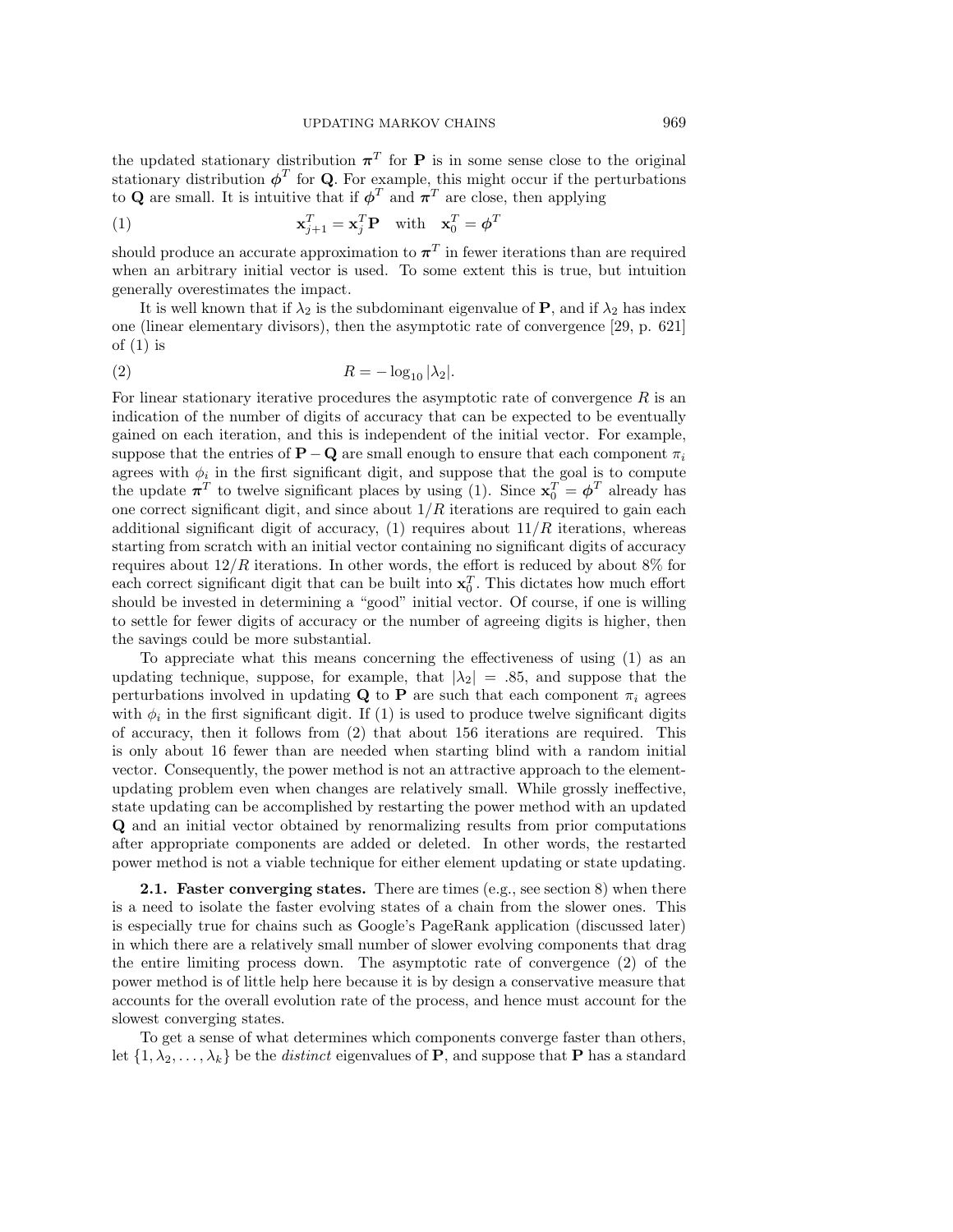spectral decomposition [15], [29, p. 517]

$$
\mathbf{P} = \sum_{i=1}^k \lambda_i \mathbf{G}_i = \mathbf{e} \boldsymbol{\pi}^T + \sum_{i=2}^k \lambda_i \mathbf{G}_i \implies \mathbf{P}^n = \sum_{i=1}^k \lambda_i^n \mathbf{G}_i = \mathbf{e} \boldsymbol{\pi}^T + \sum_{i=2}^k \lambda_i^n \mathbf{G}_i,
$$

where  $\mathbf{e} = (1, 1, \ldots, 1)^T$ ,  $\mathbf{G}_i$  is the *i*<sup>th</sup> spectral projector, and  $1 > |\lambda_2| \geq |\lambda_3| \geq \cdots \geq$ | $\lambda_k$ |. If  $\lambda_2$  is a simple eigenvalue, then  $\mathbf{G}_2 = \mathbf{u}_2 \mathbf{v}_2^T / \mathbf{v}_2^T \mathbf{u}_2$ , where  $\mathbf{v}_2^T$  and  $\mathbf{u}_2$  are left and right eigenvectors associated with  $\lambda_2$ , respectively, and

(3) 
$$
\mathbf{x}_n^T = \mathbf{x}_0^T \mathbf{P}^n x_0^T \mathbf{G}_i = \boldsymbol{\pi}^T + \xi \lambda_2^n \mathbf{v}_2^T + \sum_{i=3}^k \lambda_i^n \mathbf{x}_0^T \mathbf{G}_i,
$$

where  $\xi = \mathbf{x}_0^T \mathbf{u}_2 / \mathbf{v}_2^T \mathbf{u}_2$ . If we exclude the cases in which  $|\lambda_2| = |\lambda_3|, \xi = 0$  (i.e.,  $\mathbf{x}_0 \perp$  $\mathbf{u}_2$ ), and that components in  $\xi \lambda_2^n \mathbf{v}_2^T$  are canceled out by corresponding components in the remainder of the sum (all of which are unlikely in practice), then it is clear from (3) that a given component in  $x_n^T$  will converge at a rate faster than that dictated by (2) if and only if the corresponding component in the left-hand eigenvector  $\mathbf{v}_2^T$  is zero. In other words, the positions of the zero (or near-zero) entries in  $\mathbf{v}_2^T$  dictate the faster evolving components. There is a special class of matrices for which  $\mathbf{v}_2^T$  is known to have many components of very small magnitude. We postpone discussion of these until section 8.2.

**3. Exact updating.** The purpose of this section is to show that element updating can, in fact, always be accomplished by means of a simple and direct formula that is guaranteed to return exact results (in exact arithmetic), even when perturbations are allowed to be large. However, you may not want to pay the computational cost to obtain exact results when significant updating is needed.

Consider perturbing some transition probabilities in **Q** (irreducible and stochastic) to produce an updated matrix **P** (also irreducible and stochastic) without adding or deleting states, but no longer constrain the perturbations to be small. Instead of considering perturbations that are small in magnitude, consider perturbations that affect only a small number of states.

The problem is cast in terms of updating **Q** one row at a time. The idea is similar to application of the Sherman–Morrison formula [29, p. 124] for updating a solution to a nonsingular linear system, but the techniques must be adapted to the singular matrix  $A = I - Q$ . The mechanism for doing this is by means of the group inverse  $A^{\#}$  for  $A$ , which is the unique matrix satisfying the three equations  $\mathbf{A}\mathbf{A}^{\#}\mathbf{A} = \mathbf{A}, \ \mathbf{A}^{\#}\mathbf{A}\mathbf{A}^{\#} = \mathbf{A}^{\#}, \text{ and } \mathbf{A}\mathbf{A}^{\#} = \mathbf{A}^{\#}\mathbf{A}.$  This matrix is often involved in questions concerning Markov chains; see [6, 23, 29] for some general background and [6, 9, 11, 14, 23, 25, 27, 28, 31, 32, 38] for Markov chain applications. The precise formula to perform exact updating is as follows.

Theorem 3.1. Let **Q** be the transition probability matrix of an irreducible Markov chain and suppose that the ith row  $\mathbf{q}^T$  of  $\mathbf{Q}$  is updated to produce  $\mathbf{p}^T = \mathbf{q}^T - \boldsymbol{\delta}^T$ , the ith row of **P**, which is also the transition matrix of an irreducible chain. If  $\phi^T$  and  $\pi^T$  denote the stationary probability distributions of **Q** and **P**, respectively, and if  $\mathbf{A} = \mathbf{I} - \mathbf{Q}$ , then  $\boldsymbol{\pi}^T = \boldsymbol{\phi}^T - \boldsymbol{\epsilon}^T$ , where

(4) 
$$
\boldsymbol{\epsilon}^T = \begin{bmatrix} \phi_i \\ \frac{\phi_i}{1 + \boldsymbol{\delta}^T \mathbf{A}_{*i}^{\#}} \end{bmatrix} \boldsymbol{\delta}^T \mathbf{A}^{\#} \qquad (\mathbf{A}_{*i}^{\#} = \text{the } i\text{th column of } \mathbf{A}^{\#}).
$$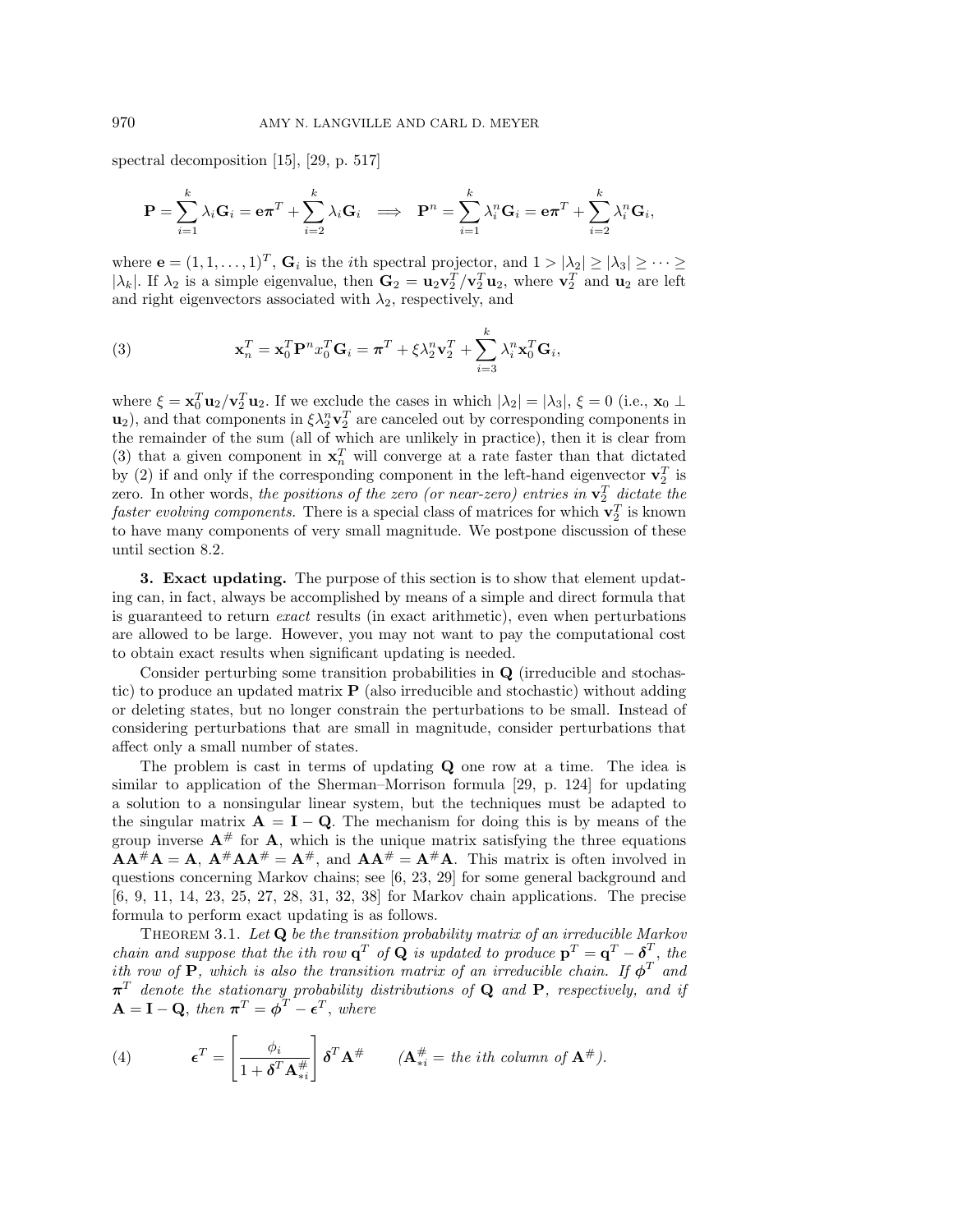To handle multiple row updates to **Q**, this formula must be sequentially applied one row at a time, which means that the group inverse must be sequentially updated. The formula for updating  $(I - Q)$ <sup>#</sup> to  $(I - P)$ <sup>#</sup> is as follows:

(5) 
$$
(\mathbf{I} - \mathbf{P})^{\#} = \mathbf{A}^{\#} + \mathbf{e} \epsilon^T \left[ \mathbf{A}^{\#} - \gamma \mathbf{I} \right] - \frac{\mathbf{A}^{\#}_{*i} \epsilon^T}{\phi_i}, \text{ where } \gamma = \frac{\epsilon^T \mathbf{A}^{\#}_{*i}}{\phi_i}.
$$

Since exact updating is not the primary focus of this article, the formal proof of Theorem 3.1 is omitted, but the interested reader can find the details that constitute a proof in [31].

While Theorem 3.1 provides theoretical answers to the element updating problem, it is not computationally satisfying, especially if more than just one or two rows are involved. If every row needs to be touched, then using formulas (4) and (5) requires  $O(n<sup>3</sup>)$  floating point operations, which is comparable to the cost of starting from scratch.

Other updating formulas exist [9, 12, 16, 20, 36], but all are variations of the same rank-one updating idea involving a Sherman–Morrison [13, 15], [29, p. 124] type of formula, and all are  $O(n^3)$  algorithms for a general update. Moreover, all of these rank-one updating techniques apply only to the simpler element-updating problem and are not easily adapted to handle more complicated state-updating problems. The bottom line is that while exact element-updating formulas might be useful when only a row or two need to be changed and no states are added or deleted, they are not practical for making more general updates.

**4. Approximate updating using approximate aggregation.** If, instead of aiming for the exact value of the updated stationary distribution, one is willing to settle for an approximation, then the door opens wider. For example, an approximation approach based on state-lumping has been suggested in [7] to estimate Google's PageRank vector. State-lumping is part of a well-known class of methods known as approximate aggregation techniques [37] that have been used in the past to estimate stationary distributions of nearly uncoupled chains. Even though it produces only estimates of  $\pi^T$ , approximate aggregation can handle both element updating as well as state updating and is computationally cheap.

The idea behind the application of approximate aggregation to perform updating is to use the previously known distribution

$$
\boldsymbol{\phi}^T = (\phi_1, \phi_2, \dots, \phi_m)
$$

together with the updated transition probabilities in **P** to build an aggregated Markov chain having a transition probability matrix **A** that is smaller in size than **P**. The stationary distribution  $\alpha^T$  of **A** is used to generate an estimate of the true updated distribution  $\pi^T$  as outlined below.

The state space S of the updated Markov chain is first partitioned as  $S = G \cup \overline{G}$ , where  $G$  is the subset of states whose stationary probabilities are likely to be most affected by the updates (newly added states are automatically included in G, and deleted states are accounted for by changing affected transition probabilities to zero). The complement  $\overline{G}$  naturally contains all other states. The intuition is that the effect of perturbations involving only a few states in large sparse chains (such as those in Google's PageRank application) is primarily local, and most stationary probabilities are not significantly affected. Deriving good methods for determining  $G$  is a pivotal issue, and this is discussed in detail in section 8.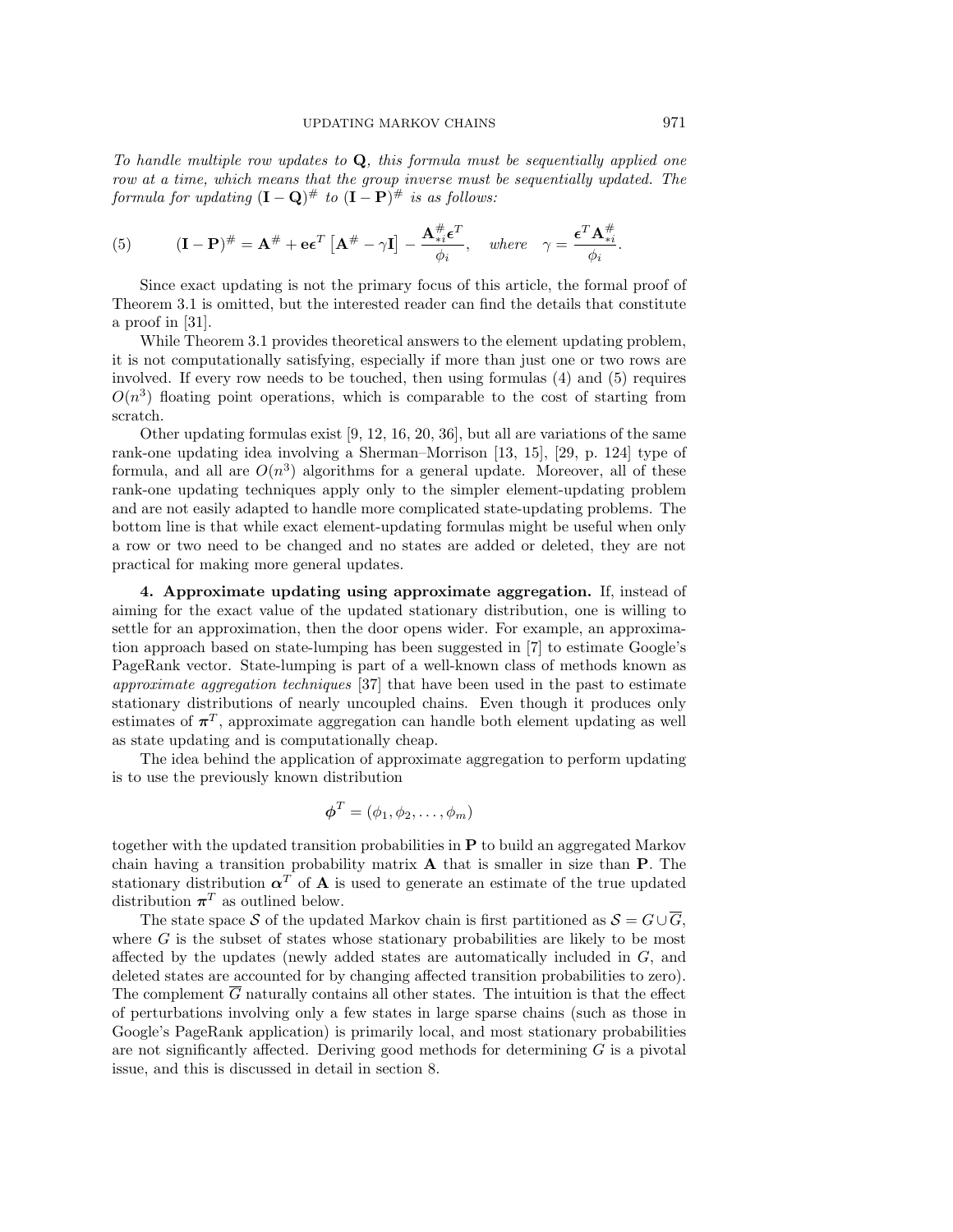Partitioning the states of the updated chain as  $S = G \cup \overline{G}$  induces a partition (and reordering) of the updated transition matrix

(6) 
$$
\mathbf{P}_{n \times n} = \frac{G}{G} \begin{pmatrix} \mathbf{P}_{11} & \mathbf{P}_{12} \\ \mathbf{P}_{21} & \mathbf{P}_{22} \end{pmatrix},
$$

where  $\mathbf{P}_{11}$  is  $g \times g$  with  $g = |G|$  being the cardinality of G and  $\mathbf{P}_{22}$  is  $(n-g) \times (n-g)$ . Similarly, the associated stationary distribution

$$
\boldsymbol{\pi}^T = (\pi_1, \ldots, \pi_g | \pi_{g+1}, \ldots, \pi_n) = (\pi_1, \ldots, \pi_g | \overline{\boldsymbol{\pi}}^T)
$$

is reordered and partitioned in an associated manner.

The stationary probabilities from the original distribution  $\phi^T$  that correspond to the states in  $\overline{G}$  are placed in a row vector  $\overline{\phi}^T$ , and the states in  $\overline{G}$  are lumped into one superstate to create a smaller aggregated Markov chain whose transition matrix is the  $(q + 1) \times (q + 1)$  matrix given by

(7) 
$$
\widetilde{\mathbf{A}} = \begin{pmatrix} \mathbf{P}_{11} & \mathbf{P}_{12} \mathbf{e} \\ \widetilde{\mathbf{s}}^T \mathbf{P}_{21} & 1 - \widetilde{\mathbf{s}}^T \mathbf{P}_{21} \mathbf{e} \end{pmatrix}
$$
, where  $\widetilde{\mathbf{s}}^T = \frac{\overline{\phi}^T}{\overline{\phi}^T \mathbf{e}}$  (e is a column of ones).

The approximation procedure in [7] computes the stationary distribution

$$
\widetilde{\boldsymbol{\alpha}}^T = (\tilde{\alpha}_1, \tilde{\alpha}_2, \dots, \tilde{\alpha}_g, \tilde{\alpha}_{g+1})
$$

for  $\tilde{A}$  and uses the first g components in  $\tilde{\alpha}^T$  along with those in  $\overline{\phi}^T$  to create an approximation  $\tilde{\pi}^T$  to the true undered distribution  $\pi^T$  by setting approximation  $\tilde{\pi}^T$  to the true updated distribution  $\pi^T$  by setting

(8) 
$$
\widetilde{\boldsymbol{\pi}}^T = \left( \widetilde{\alpha}_1, \widetilde{\alpha}_2, \ldots, \widetilde{\alpha}_g \, | \, \overline{\boldsymbol{\phi}}^T \right).
$$

In other words, use

(9) 
$$
\pi_i \approx \tilde{\pi}_i = \begin{cases} \tilde{\alpha}_i & \text{if state } i \text{ belongs to } G, \\ \phi_i & \text{if state } i \text{ belongs to } \overline{G}. \end{cases}
$$

The reason that (9) can produce good estimates is because it can be demonstrated (see section 6) that when there is absolutely no change in the stationary probabilities that correspond to states in  $\overline{G}$  (i.e., when  $\overline{\phi}^T = \overline{\pi}^T$ ), then

$$
\tilde{\alpha}_i = \begin{cases} \pi_i & \text{for } 1 \le i \le g, \\ \overline{\boldsymbol{\pi}}^T \mathbf{e} & \text{for } i = g + 1. \end{cases}
$$

Therefore, when there is only a small change in the stationary probabilities that correspond to states in  $\overline{G}$  (i.e., when  $\overline{\phi}^T \approx \overline{\pi}^T$ ), it is reasonable to expect that  $\tilde{\alpha}_i \approx \pi_i$  for  $1 \leq i \leq g$ . This along with  $\overline{\phi}^T \mathbf{e} \approx \overline{\pi}^T \mathbf{e}$  also ensures that  $\tilde{\pi}^T \mathbf{e} \approx 1$ , and thus the approximation (8) can be close enough to a probability vector to avoid the need for renormalization. The accuracy of this approximation scheme along with other theoretical details is discussed in sections 5 and 6.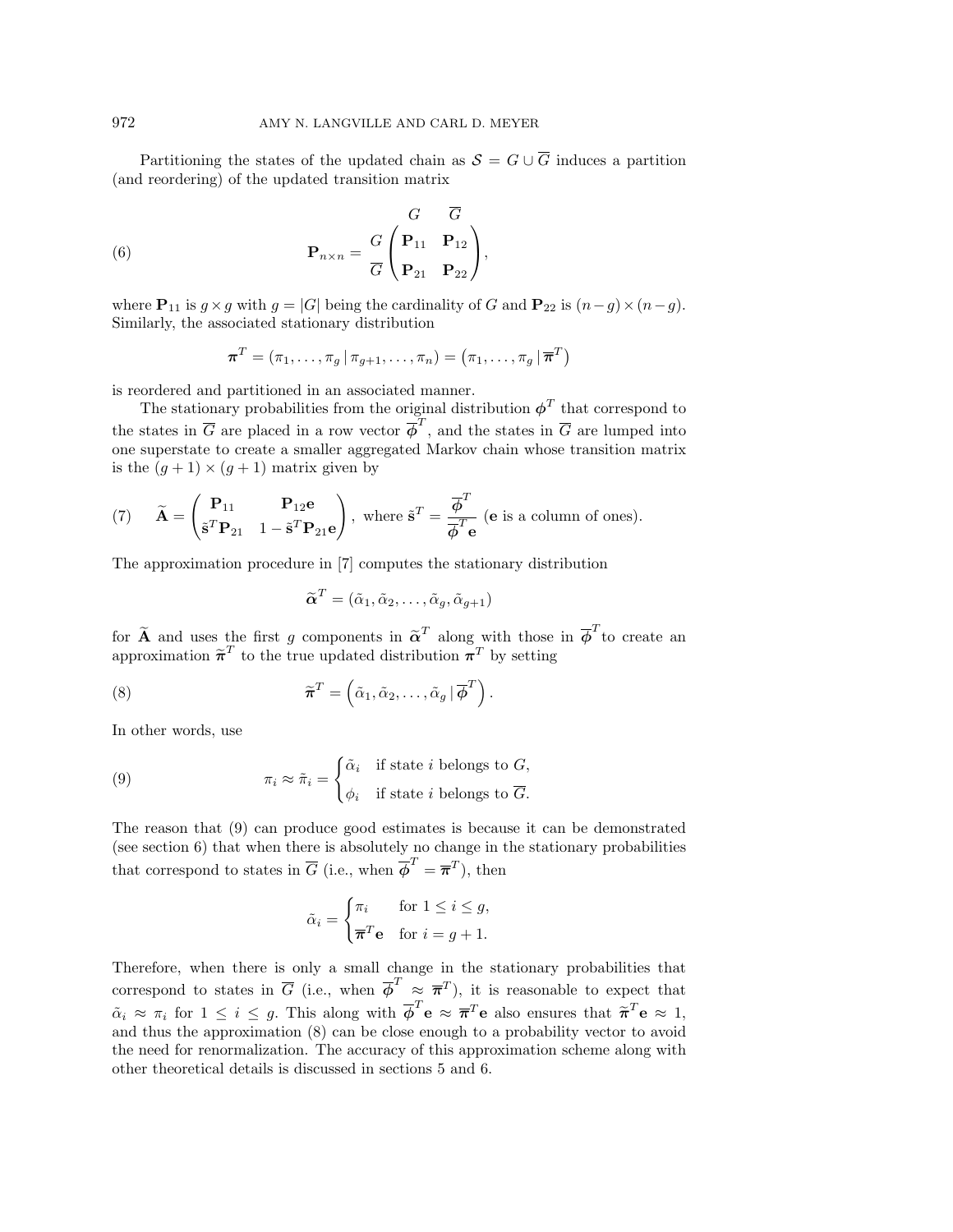**5. Exact aggregation.** The technique described in section 4 is simply one particular way to approximate the results of exact aggregation that is developed in [26] and is briefly outlined below. For an irreducible  $n$ -state Markov chain whose state space has been partitioned into k disjoint groups  $S = G_1 \cup G_2 \cup \cdots \cup G_k$ , the associated transition probability matrix assumes the block-partitioned form

(10) 
$$
\mathbf{P}_{n\times n} = \begin{pmatrix} G_1 & G_2 & \cdots & G_k \\ \mathbf{P}_{11} & \mathbf{P}_{12} & \cdots & \mathbf{P}_{1k} \\ \mathbf{P}_{21} & \mathbf{P}_{22} & \cdots & \mathbf{P}_{2k} \\ \vdots & \vdots & \ddots & \vdots \\ G_k & \mathbf{P}_{k1} & \mathbf{P}_{k2} & \cdots & \mathbf{P}_{kk} \end{pmatrix}
$$
 (with square diagonal blocks).

This parent Markov chain defined by **P** induces k smaller Markov chains, called censored chains, as follows. The censored Markov chain associated with a group of states  $G_i$  is defined to be the Markov process that records the location of the parent chain only when the parent chain visits states in  $G_i$ . Visits to states outside of  $G_i$  are ignored. The transition probability matrix for the *i*th censored chain is the ith stochastic complement [26]

(11) 
$$
\mathbf{S}_{i} = \mathbf{P}_{ii} + \mathbf{P}_{i\star}(\mathbf{I} - \mathbf{P}_{i}^{\star})^{-1}\mathbf{P}_{\star i},
$$

in which  $P_{i\star}$  and  $P_{\star i}$  are, respectively, the *i*<sup>th</sup> row and the *i*<sup>th</sup> column of blocks with  $\mathbf{P}_{ii}$  removed, and  $\mathbf{P}_{i}^{\star}$  is the principal submatrix of  $\mathbf{P}$  obtained by deleting the *i*th row and ith column of blocks. For example, if the partition consists of just two groups  $S = G_1 \cup G_2$ , then there are only two censored chains, and their respective transition matrices are the two stochastic complements

$$
\mathbf{S}_1 = \mathbf{P}_{11} + \mathbf{P}_{12}(\mathbf{I} - \mathbf{P}_{22})^{-1}\mathbf{P}_{21} \quad \text{and} \quad \mathbf{S}_2 = \mathbf{P}_{22} + \mathbf{P}_{21}(\mathbf{I} - \mathbf{P}_{11})^{-1}\mathbf{P}_{12}.
$$

If the stationary distribution for **P** is  $\pi^T = (\pi_1^T | \pi_2^T | \cdots | \pi_k^T)$  (partitioned conformably with **P**), then the ith censored distribution (the stationary distribution for  $\mathbf{S}_i$ ) is known [26] to be equal to

(12) 
$$
\mathbf{s}_i^T = \frac{\boldsymbol{\pi}_i^T}{\boldsymbol{\pi}_i^T \mathbf{e}} \qquad \text{(e is an appropriately sized column of ones)}.
$$

For primitive chains [29, p. 693] (also known as aperiodic or regular chains [20, 36, 35]), the *j*th component of  $\mathbf{s}_i^T$  is the limiting conditional probability of being in the *j*th state of group  $G_i$  given that the process is somewhere in  $G_i$ .

To compress each group  $G_i$  into a single state in order to create a small k-state aggregated chain, squeeze the parent transition matrix **P** down to the aggregated transition matrix (sometimes called the coupling matrix ) by setting

(13) 
$$
\mathbf{A}_{k \times k} = \begin{pmatrix} \mathbf{s}_1^T \mathbf{P}_{11} \mathbf{e} & \cdots & \mathbf{s}_1^T \mathbf{P}_{1k} \mathbf{e} \\ \vdots & \ddots & \vdots \\ \mathbf{s}_k^T \mathbf{P}_{k1} \mathbf{e} & \cdots & \mathbf{s}_k^T \mathbf{P}_{kk} \mathbf{e} \end{pmatrix}.
$$

If **P** is stochastic and irreducible, then so is  $\mathbf{A}$  [26]. For primitive chains, transitions between states in the aggregated chain defined by **A** correspond to transitions between groups  $G_i$  in the unaggregated parent chain when the parent chain is in equilibrium.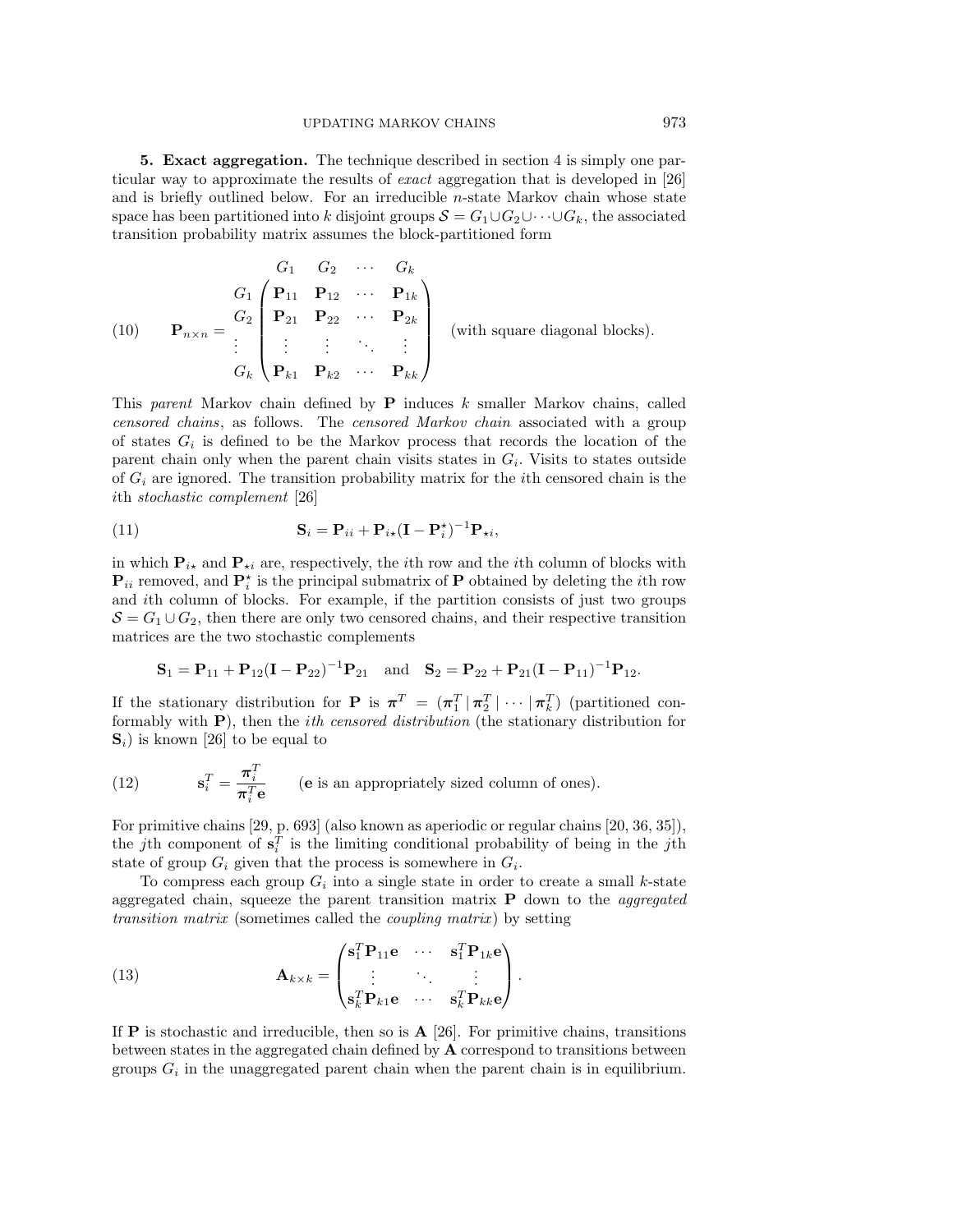The remarkable feature surrounding this aggregation idea is that it allows a parent chain to be decomposed into k small censored chains that can be independently solved, and the resulting censored distributions  $\mathbf{s}_i^T$  can be combined with the stationary distribution of **A** to construct the parent stationary distribution  $\pi^{T}$ . This is the exact aggregation theorem.

THEOREM 5.1 (exact aggregation [26]). If  $P$  is the block-partitioned transition probability matrix  $(10)$  for an irreducible n-state Markov chain whose stationary probability distribution is

$$
\boldsymbol{\pi}^T = \boldsymbol{\pi}_1^T \,|\, \boldsymbol{\pi}_2^T \,|\, \cdots \,|\, \boldsymbol{\pi}_k^T \quad (partitioned\,\,conformably\,\,with\,\, \mathbf{P}),
$$

and if  $\alpha^T = (\alpha_1, \alpha_2, \dots, \alpha_k)$  is the stationary distribution for the aggregated chain defined by the matrix  $\mathbf{A}_{k\times k}$  in (13), then  $\alpha_i = \boldsymbol{\pi}_i^T \mathbf{e}$ , and the stationary distribution for **P** is

$$
\boldsymbol{\pi}^T = \left(\alpha_1 \mathbf{s}_1^T \,|\, \alpha_2 \mathbf{s}_2^T \,|\, \cdots \,|\, \alpha_k \mathbf{s}_k^T\right),
$$

where  $\mathbf{s}_i^T$  is the censored distribution associated with the stochastic complement  $\mathbf{S}_i$  in (11).

**6. Exact versus approximate aggregation.** While exact aggregation as presented in Theorem 5.1 is elegant, it is an inefficient numerical procedure for computing  $\pi^{T}$  because costly inversions are embedded in the stochastic complements (11) that are required to produce the censored distributions  $\mathbf{s}_i^T$ . Consequently, it is common to attempt to somehow approximate the censored distributions, and there are at least two methods for doing so.

- 1. Sometimes the stochastic complements  $S_i$  are first estimated, and then the distributions of these estimates are computed to provide approximate censored distributions, which in turn leads to an approximate aggregated transition matrix that is used to produce an approximation to  $\pi^T$  by employing Theorem 5.1.
- 2. The other approach is to bypass the stochastic complements altogether and somehow estimate the censored distributions  $\mathbf{s}_i^T$  directly. This is the essence of the approximation scheme described in section 4.

To understand the application of the second approach given above, consider the updated transition matrix **P** given in (6) to be partitioned into  $g + 1$  levels in which the first g diagonal blocks are just  $1 \times 1$ , and the lower right-hand block is the  $(n$  $g \times (n - g)$  matrix  $P_{22}$  associated with the states in  $\overline{G}$ . In other words, to fit the context of the Theorem 5.1, the partition in (6) is viewed as

(14) 
$$
\mathbf{P} = \frac{G}{G} \begin{pmatrix} \mathbf{P}_{11} & \mathbf{P}_{12} \\ \mathbf{P}_{21} & \mathbf{P}_{22} \end{pmatrix} = \frac{\begin{pmatrix} p_{11} & \cdots & p_{1g} & \mathbf{P}_{1x} \\ \vdots & \ddots & \vdots & \vdots \\ \frac{p_{g1}}{p_{g1}} & \cdots & \frac{p_{gg}}{p_{gg}} & \mathbf{P}_{gx} \end{pmatrix}}{\begin{pmatrix} \mathbf{P}_{11} & \cdots & \mathbf{P}_{1g} & \mathbf{P}_{1x} \\ \vdots & \ddots & \vdots & \vdots \\ \frac{p_{g1}}{p_{g1}} & \cdots & \frac{p_{gg}}{p_{gg}} & \mathbf{P}_{gz} \end{pmatrix}},
$$

where

$$
\mathbf{P}_{11} = \begin{pmatrix} p_{11} & \cdots & p_{1g} \\ \vdots & \ddots & \vdots \\ p_{g1} & \cdots & p_{gg} \end{pmatrix}, \quad \mathbf{P}_{12} = \begin{pmatrix} \mathbf{P}_{1\star} \\ \vdots \\ \mathbf{P}_{g\star} \end{pmatrix}, \quad \text{and} \quad \mathbf{P}_{21} = (\mathbf{P}_{\star 1} \cdots \mathbf{P}_{\star g}).
$$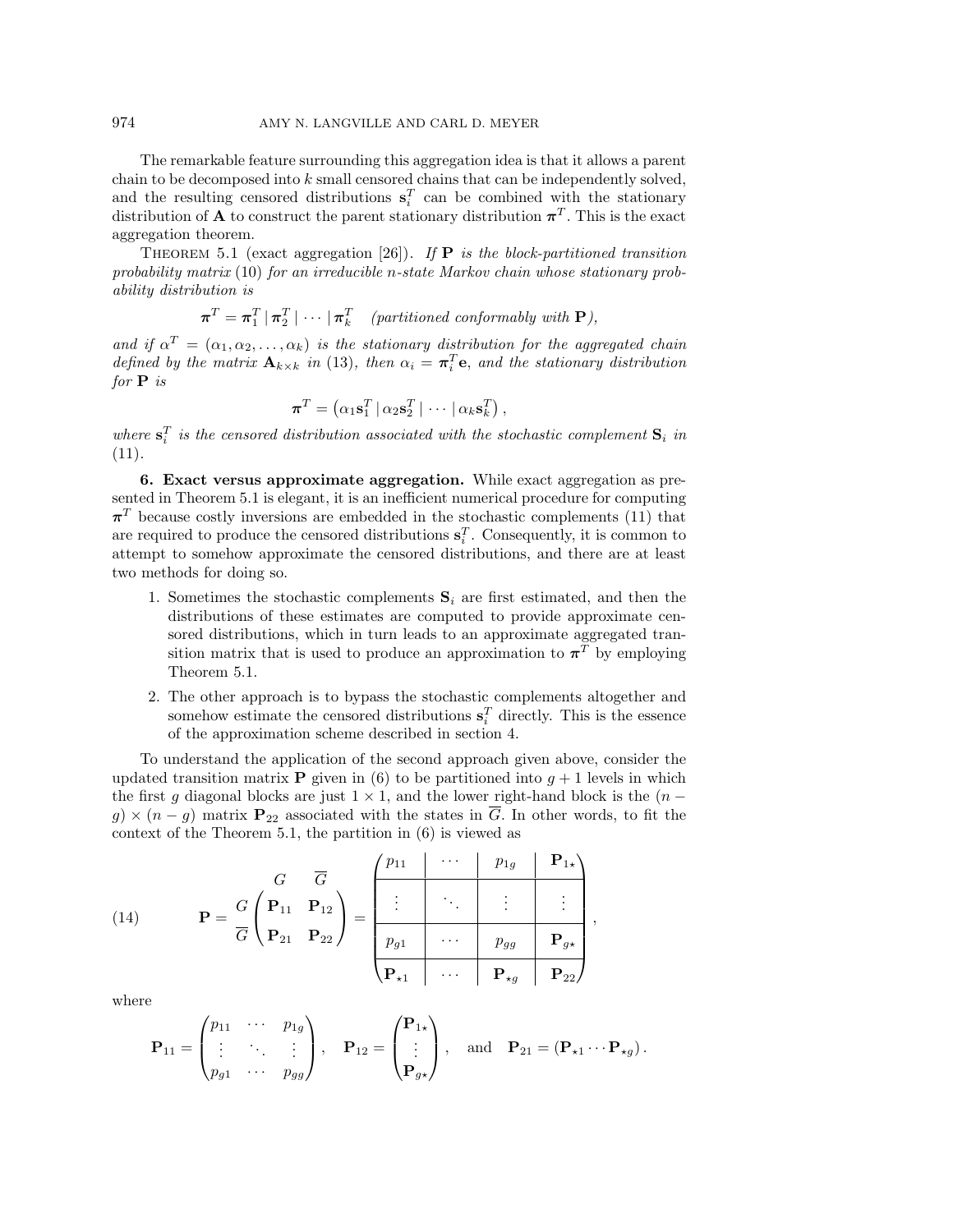Since the first g diagonal blocks in the partition (14) have size  $1 \times 1$  (they are the scalars  $p_{ii}$ , it is evident that their corresponding stochastic complements are  $\mathbf{S}_i = 1$ (because they are  $1 \times 1$  stochastic matrices), and thus the censored distributions are  $\mathbf{s}_i^T = 1$  for  $1 \leq i \leq g$ . This means that the *exact* aggregated transition matrix (13) associated with the partition (14) is

(15)  
\n
$$
\mathbf{A} = \begin{pmatrix}\np_{11} & \cdots & p_{1g} & \mathbf{P}_{1*}\mathbf{e} \\
\vdots & \ddots & \vdots & \vdots \\
p_{g1} & \cdots & p_{gg} & \mathbf{P}_{g*}\mathbf{e} \\
\hline\n\mathbf{s}^T \mathbf{P}_{*1} & \cdots & \mathbf{s}^T \mathbf{P}_{*g} & \mathbf{s}^T \mathbf{P}_{22} \mathbf{e}_{g+1} \\
\vdots & \ddots & \vdots & \vdots \\
\hline\n\mathbf{s}^T \mathbf{P}_{*1} & \mathbf{P}_{12} \mathbf{e} & \mathbf{s}^T \mathbf{P}_{*g} & \mathbf{s}^T \mathbf{P}_{22} \mathbf{e}_{g+1} \\
\mathbf{s}^T \mathbf{P}_{21} & \mathbf{s}^T \mathbf{P}_{22} \mathbf{e} & \mathbf{s}^T \mathbf{P}_{21} & 1 - \mathbf{s}^T \mathbf{P}_{21} \mathbf{e}\n\end{pmatrix},
$$

where  $s^T$  is the censored distribution derived from the only significant stochastic complement

$$
\mathbf{S} = \mathbf{P}_{22} + \mathbf{P}_{21} (\mathbf{I} - \mathbf{P}_{11})^{-1} \mathbf{P}_{12}.
$$

If the stationary distribution for **A** is

$$
\boldsymbol{\alpha}^T = (\alpha_1, \ldots, \alpha_g, \alpha_{g+1}),
$$

then exact aggregation (Theorem 5.1) ensures that the exact stationary distribution for **P** is

(16) 
$$
\boldsymbol{\pi}^T = (\pi_1, \ldots, \pi_g | \pi_{g+1}, \ldots, \pi_n) = (\pi_1, \ldots, \pi_g | \boldsymbol{\overline{\pi}}^T) = (\alpha_1, \ldots, \alpha_g | \alpha_{g+1} \mathbf{s}^T).
$$

It is a fundamental issue to describe just how well the estimate  $\tilde{\pi}^T$  given in (8) approximates the exact distribution  $\pi^T$  given in (16). Obviously, the degree to which  $\widetilde{\pi}_i \approx \pi_i$  for  $i > g$  (i.e., the degree to which  $\overline{\phi}^T \approx \overline{\pi}^T$ ) depends on the degree to which the partition  $S = G \cup \overline{G}$  can be adequately constructed. While it is somewhat intuitive that this should also affect the degree to which  $\tilde{\pi}_i$  approximates  $\pi_i$  for  $i \leq q$ , it is not clear, at least on the surface, just how good this latter approximation is expected to be. The analysis is as follows.

Instead of using the exact censored distribution  $s<sup>T</sup>$  to build the exact aggregated matrix **A** in (15), the vector  $\tilde{\mathbf{s}}^T = \overline{\boldsymbol{\phi}}^T / \overline{\boldsymbol{\phi}}^T \mathbf{e}$  is used to approximate  $\mathbf{s}^T$  in order to construct the approximate aggregate  $\widetilde{A}$  given in (7). The magnitude of

$$
\boldsymbol{\delta}^{T}=\mathbf{s}^{T}-\tilde{\mathbf{s}}^{T}=\frac{\overline{\boldsymbol{\pi}}^{T}}{\overline{\boldsymbol{\pi}}^{T}\mathbf{e}}-\frac{\overline{\boldsymbol{\phi}}^{T}}{\overline{\boldsymbol{\phi}}^{T}\mathbf{e}}
$$

and the magnitude of

(17) 
$$
\mathbf{E} = \mathbf{A} - \widetilde{\mathbf{A}} = \begin{pmatrix} \mathbf{0} & \mathbf{0} \\ \boldsymbol{\delta}^T \mathbf{P}_{21} & -\boldsymbol{\delta}^T \mathbf{P}_{21} \mathbf{e} \end{pmatrix} = \begin{pmatrix} \mathbf{0} \\ \boldsymbol{\delta}^T \end{pmatrix} \mathbf{P}_{21} (\mathbf{I} \mid -\mathbf{e})
$$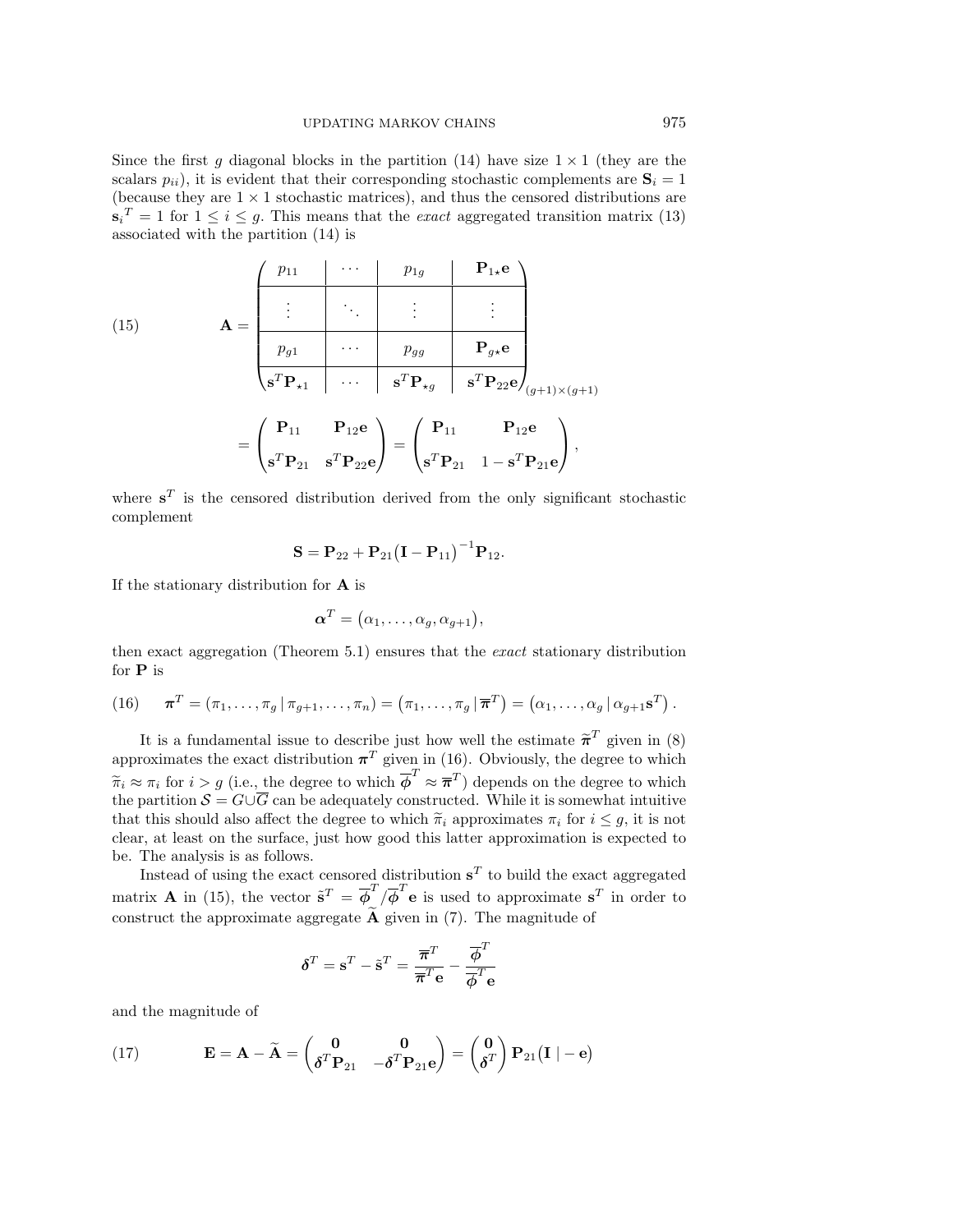are clearly of the same order. This suggests that if the partition  $S = G \cup \overline{G}$  can be adequately constructed so as to ensure that the magnitude of  $\delta^T$  is small, then  $\tilde{A}$  is close to **A**, so their respective stationary distributions  $\tilde{\alpha}^T$  and  $\alpha^T$  should be close, thus ensuring that  $\tilde{\pi}_i$  and  $\pi_i$  are close for  $i \leq g$ .

However, Markov chains can exhibit sensitivities to small perturbations when a subdominant eigenvalue of the transition probability matrix is close to 1 [28, 30] or when there are large mean first passage times in the chain [8], and several measures of "condition" have been developed to gauge these situations [9, 11, 14, 18, 24].

The point being made here is that unless the degree to which **A** is well conditioned is established, the degree of the approximation in (8) is in doubt regardless of how close  $\overline{\phi}^T$  is to  $\overline{\pi}^T$ . This may seem to be a criticism of the idea behind the approximation (8), but, to the contrary, the purpose of this article is to argue that this is a good idea because it can be viewed as the first step in an iterative aggregation scheme that performs remarkably well. The following sections are dedicated to developing an iterative aggregation approach to updating stationary probabilities.

**7. Updating with iterative aggregation.** Iterative aggregation is an algorithm for solving nearly uncoupled (sometimes called nearly completely decomposable) Markov chains, and it is discussed in detail in [38]. Iterative aggregation is not a general-purpose technique, and it usually does not work for chains that are not nearly uncoupled. However, the ideas can be adapted to the updating problem, and these variations work extremely well, even when applied to Markov chains that are not nearly uncoupled. This is in part due to the fact that the approximate aggregation matrix (7) differs from the exact aggregation matrix (15) in only one row. Our iterative aggregation updating algorithm is described below.

Assume that the stationary distribution

$$
\boldsymbol{\phi}^T = (\phi_1, \phi_2, \dots, \phi_m)
$$

for some irreducible Markov chain  $\mathcal C$  is already known, perhaps from prior computations, and suppose that  $\mathcal C$  needs to be updated. As in earlier sections, let the transition probability matrix and stationary distribution for the updated chain be denoted by **P** and

$$
\boldsymbol{\pi}^T = (\pi_1, \pi_2, \dots, \pi_n),
$$

respectively. The updated matrix **P** is assumed to be irreducible. In applications such as computing Google's PageRank [3], irreducibility is guaranteed because small positive values are added to each entry resulting in **P** > **0**. It is important to note that  $m$  is not necessarily equal to  $n$  because the updating process allows for the addition or deletion of states as well as the alteration of transition probabilities.

THE ITERATIVE AGGREGATION UPDATING ALGORITHM Initialization

- i. Partition the states of the updated chain as  $S = G \cup \overline{G}$  and reorder **P** as described in (6)
- ii.  $\overline{\phi}^T \longleftarrow$  the components from  $\phi^T$  that correspond to the states in  $\overline{G}$
- iii. **s**<sup>T</sup> ←  $\overline{\phi}^T/(\overline{\phi}^T \mathbf{e})$  (an initial approximate censored distribution)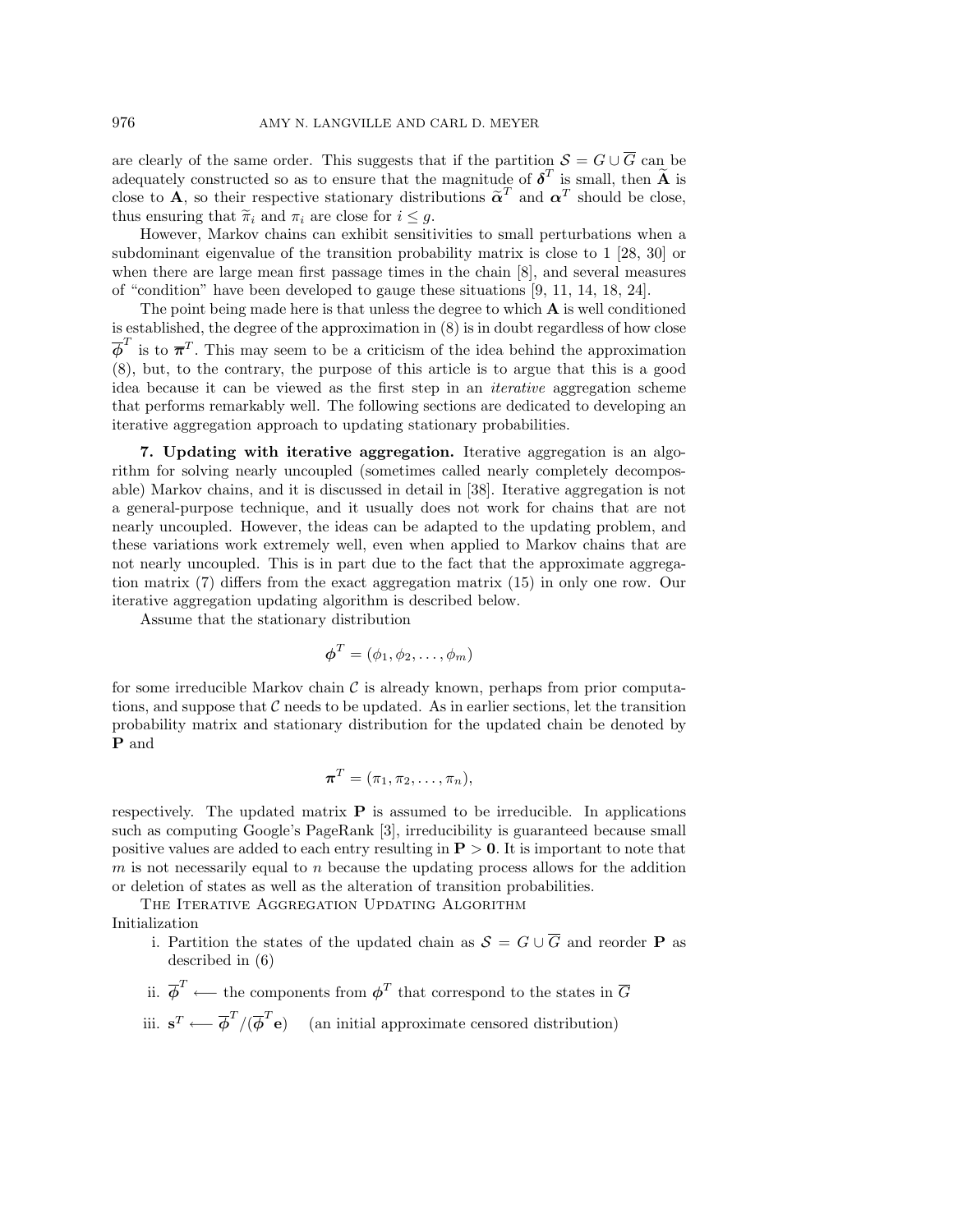Iterate until convergence

1. 
$$
\mathbf{A} \leftarrow \begin{pmatrix} \mathbf{P}_{11} & \mathbf{P}_{12}\mathbf{e} \\ \mathbf{s}^T \mathbf{P}_{21} & 1 - \mathbf{s}^T \mathbf{P}_{21} \mathbf{e} \end{pmatrix} (g = |G|)
$$
  
\n2.  $\boldsymbol{\alpha}^T \leftarrow (\alpha_1, \alpha_2, ..., \alpha_g, \alpha_{g+1})$  (the stationary distribution of **A**)  
\n3.  $\boldsymbol{\chi}^T \leftarrow (\alpha_1, \alpha_2, ..., \alpha_g | \alpha_{g+1} \mathbf{s}^T)$   
\n4.  $\boldsymbol{\psi}^T \leftarrow \boldsymbol{\chi}^T \mathbf{P}$  (see note following the algorithm)  
\n5. If  $\|\boldsymbol{\psi}^T - \boldsymbol{\chi}^T\| < \tau$  for a given tolerance  $\tau$ , then quit—else  $\mathbf{s}^T \leftarrow \boldsymbol{\psi}^T/\boldsymbol{\psi}^T \mathbf{e}$   
\nand go to step 1

Note concerning step 4. Step 4 is necessary because the vector  $\chi^T$  generated in step 3 is a fixed point in the sense that if step 4 is omitted and the process is restarted using  $\chi^T$  instead of  $\psi^T$ , then the same  $\chi^T$  is simply reproduced at step 3 on each subsequent iteration. Step 4 has two purposes—it moves the iterate off the fixed point while simultaneously contributing to the convergence process. That is, the  $\psi^T$  resulting from step 4 can be used to restart the algorithm as well as produce a better approximation because applying a power step makes small progress toward the stationary solution. In the past, some authors [38] have used Gauss–Seidel in place of the power method at step 4.

While precise rates of convergence for general iterative aggregation algorithms are difficult to articulate, the specialized nature of our iterative aggregation updating algorithm allows us to easily establish its rate of convergence. The following theorem shows that this rate is directly dependent on how fast the powers of the one significant stochastic complement  $S = P_{22} + P_{21}(I - P_{11})^{-1}P_{12}$  converge. In other words, since **S** is an irreducible stochastic matrix, the rate of convergence is completely dictated by the magnitude and Jordan structure of the largest subdominant eigenvalue of **S**.

THEOREM 7.1. The iterative aggregation updating algorithm defined above converges to the stationary distribution  $\pi^T$  of **P** for all partitions  $S = G \cup \overline{G}$ . The rate at which the iterates converge to  $\pi^T$  is exactly the rate at which the powers  $S^n$ converge, which is governed by the magnitude and Jordan structure of largest subdominant eigenvalue  $\lambda_2(S)$  of S. If  $\lambda_2(S)$  is real and simple, then the asymptotic rate of convergence is  $R = -\log_{10} |\lambda_2(\mathbf{S})|$ .

*Proof.* For any initial probability vector  $\mathbf{s}^T(0)$ , let  $\mathbf{A}(n)$ ,  $\alpha^T(n)$ ,  $\chi^T(n)$ ,  $\psi^T(n)$ , and  $\mathbf{s}^{T}(n)$  denote the respective results from steps 1–5 after *n* iterations of the iterative aggregation updating algorithm. A few straightforward calculations reveal that

$$
\mathbf{A}(n+1) = \begin{pmatrix} \mathbf{P}_{11} & \mathbf{P}_{12}\mathbf{e} \\ \mathbf{s}^{T}(n)\mathbf{P}_{21} & 1 - \mathbf{s}^{T}(n)\mathbf{P}_{21}\mathbf{e} \end{pmatrix},
$$
  
\n
$$
\mathbf{\alpha}^{T}(n+1) = \beta_{n+1} (\mathbf{s}^{T}(n)\mathbf{P}_{21}(\mathbf{I} - \mathbf{P}_{11})^{-1} | 1),
$$
  
\nwhere  $\beta_{n+1} = (1 + \mathbf{s}^{T}(n)\mathbf{P}_{21}(\mathbf{I} - \mathbf{P}_{11})^{-1}\mathbf{e})^{-1}$  [23, p. 458],  
\n
$$
\mathbf{\chi}^{T}(n+1) = \beta_{n+1} (\mathbf{s}^{T}(n)\mathbf{P}_{21}(\mathbf{I} - \mathbf{P}_{11})^{-1} | \mathbf{s}^{T}(n)),
$$
  
\n
$$
\psi^{T}(n+1) = \beta_{n+1} (\mathbf{s}^{T}(n)\mathbf{P}_{21}(\mathbf{I} - \mathbf{P}_{11})^{-1} | \mathbf{s}^{T}(n)\mathbf{S}),
$$
  
\n
$$
\mathbf{s}^{T}(n+1) = \mathbf{s}^{T}(n)\mathbf{S} = \mathbf{s}^{T}(0)\mathbf{S}^{n}.
$$

This makes it clear that  $\mathbf{s}^T(n) \to \mathbf{s}^T$  (the censored distribution associated with **S**) independent of the initial value  $\mathbf{s}^T(0)$  and that the rate of convergence is exactly the rate at which  $\mathbf{S}^n \to \mathbf{e}\mathbf{s}^T$ . As  $\mathbf{s}^T(n) \to \mathbf{s}^T$ , we have

$$
\beta_n \rightarrow \beta = \left(1 + \mathbf{s}^T \mathbf{P}_{21} (\mathbf{I} - \mathbf{P}_{11})^{-1} \mathbf{e}\right)^{-1}
$$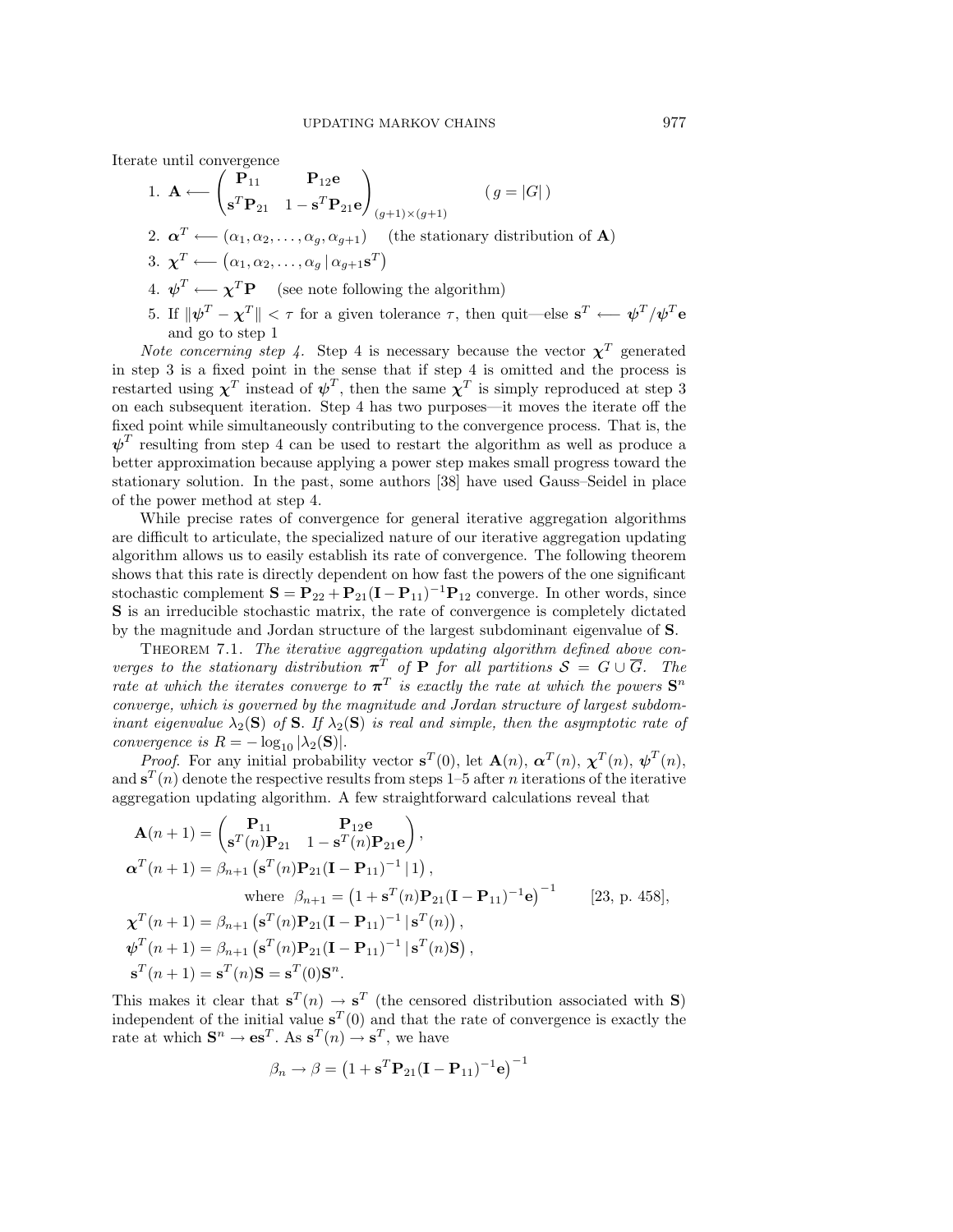$$
\boldsymbol{\psi}^T(n) \to \beta \left( \mathbf{s}^T \mathbf{P}_{21} (\mathbf{I} - \mathbf{P}_{11})^{-1} \, \mathbf{s}^T \right) = \boldsymbol{\pi}^T. \qquad \Box
$$

**8. Determining the partition.** The iterative aggregation updating algorithm is globally convergent, and it never requires more iterations than the power method to attain a given level of convergence [17]. However, iterative aggregation clearly requires more work per iteration than the power method. One iteration of iterative aggregation requires forming the aggregation matrix, solving for its stationary vector, and executing one power iteration. The key to realizing an improvement in iterative aggregation over the power method rests in properly choosing the partition  $S = G \cup \overline{G}$ . As Theorem 7.1 shows, good partitions are precisely those that yield a stochastic complement  $\mathbf{S} = \mathbf{P}_{22} + \mathbf{P}_{21}(\mathbf{I} - \mathbf{P}_{11})^{-1}\mathbf{P}_{12}$  whose subdominant eigenvalue  $\lambda_2(\mathbf{S})$  is small in magnitude.

Experience indicates that as  $|G| = g$  (the size of  $P_{11}$ ) becomes larger, iterative aggregation tends to converge in fewer iterations. But as g becomes larger, each iteration requires more work, so the trick is to strike an acceptable balance. A small g that significantly reduces  $|\lambda_2(S)|$  is the ideal situation.

Even for moderately sized problems there is an extremely large number of possible partitions, but there are some useful heuristics that can help guide the choice of G that will produce reasonably good results. For example, a relatively simple approach is to take  $G$  to be the set of all states "near" the updates, where "near" might be measured in a graph theoretic sense or else by transient flow (i.e., using the magnitude of entries of  $\mathbf{x}_{j+1}^T = \mathbf{x}_j^T \mathbf{P}$  after j iterations, where j is small, say 5 or 10). In the absence of any other information, this naive strategy is at least a good place to start. However, there are usually additional options that lead to even better "G-sets," and some of these are described below.

**8.1. Partitioning by differing time scales.** In most applications involving irreducible aperiodic Markov chains the components of the nth step distribution vector do not converge at a uniform rate, and consequently most iterative techniques, including the power method, often spend the majority of the time in resolving a small number of components—the slow ones. The slow converging components can be isolated either by monitoring the process for a few iterations or by theoretical means such as those described in section 2.1. For the PageRank problem, Kamvar et al. [19] have shown experimentally that a trend is set in the first few iterations, so that one can classify a state as slow converging or fast converging after just 10 iterations. If the states corresponding to the slower converging components are placed in G while the faster converging states are lumped into  $\overline{G}$ , then the iterative aggregation algorithm concentrates its effort on resolving the smaller number of slow converging states.

In loose terms, the effect of steps 1–3 in the iterative aggregation algorithm is essentially to make progress toward achieving an equilibrium (or steady state) for a smaller chain consisting of just the "slow states" in  $G$  together with one additional lumped state that accounts for all "fast states" in  $\overline{G}$ . The power iteration in step 4 moves the entire process ahead on a global basis, so if the slow states in G are substantially resolved by the relatively cheaper steps 1–3, then not many of the more costly global power steps are required to push the entire chain toward its global equilibrium. This is the essence of the original Simon–Ando idea first proposed in 1961 and explained and analyzed in [26, 37]. As  $g = |G|$  becomes smaller relative to n, steps 1–3 become significantly cheaper to execute, and the process converges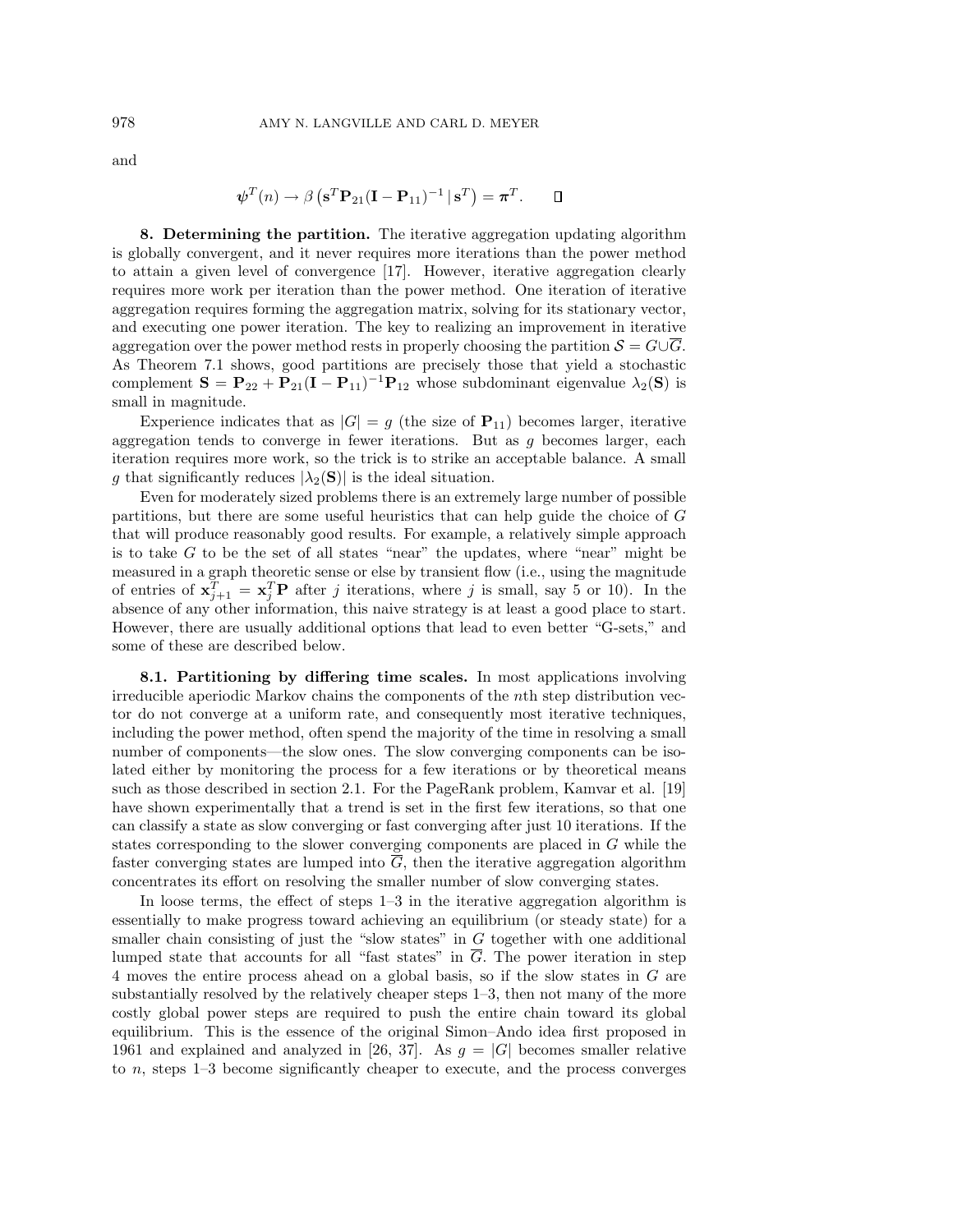quite rapidly in both iteration count and wall-clock time. Examples and reports on experiments are given in section 8.3.

In some applications the slow states are particularly easy to identify because they are the ones having the larger stationary probabilities. This is a particularly nice state of affairs for the updating problem because we have the stationary probabilities from the prior period at our disposal, and thus all we have to do to construct a good G-set is to include the states with prior large stationary probabilities and throw in the states that were added or updated along with a few of their nearest neighbors. Clearly, this is an advantage only when there are just a few "large" states. However, it turns out that this is a characteristic feature of Google's PageRank application and other scale-free networks with power-law distributions. This is explained in the next section.

**8.2. Scale-free networks and Google's PageRank.** As discussed in [1, 2, 5, 10], the link structure of the World Wide Web constitutes a scale-free network. This means that the number of nodes  $n(l)$  having l edges (possibly directed) is proportional to  $l^{-k}$ , where k is a constant that does not change as the network expands (hence the term "scale-free"). In other words, the distribution of nodal degrees obeys a power-law distribution in the sense that

$$
P[\deg(N) = d] \propto \frac{1}{d^k}
$$
 for some  $k > 1$  ( $\propto$  means "proportional to").

For example, studies [1, 2, 5, 10] have shown that for the World Wide Web the parameter for the indegree power-law distribution is  $k \approx 2.1$ , while the outdegree distribution has  $k \approx 2.7$ . The growth rate of the World Wide Web is tremendous, and the rapidly accumulating wealth of information contained therein is staggering, so the scale-free nature of the Web becomes important if the Web is to be harnessed.

The vast amount of knowledge would, for the most part, be inaccessible if it were not for Web search engines, and Google is the reigning champion in the search engine business. At the heart of Google is its innovative PageRank concept [3, 4], which is a process for assigning to each Web page a value that determines the order of presentation in reply to a query. PageRanks, in their purest form, are simply stationary probabilities for a particular Markov chain (described below). However, in practice, Google tweaks the mathematical PageRanks with proprietary "metrics" to create the final values that are used when matching a user's query. Notwithstanding the tweaking, the mathematics is the fundamental component of PageRank, and this is what we focus on.

In the remainder of this article, we consider PageRank to be the stationary probability distribution vector  $\pi^{T}$  for an irreducible aperiodic Markov chain whose transition probability matrix has the form

$$
\mathbf{P}_{n \times n} = \alpha \mathbf{S} + (1 - \alpha) \mathbf{e} \mathbf{v}^T,
$$

in which  $S = H + E$  is a stochastic matrix involving the Web's raw hyperlink matrix **H** defined by

$$
h_{ij} = \begin{cases} 1/(\text{total} \# \text{ outlinks from page } \mathcal{P}_i) & \text{if } \mathcal{P}_i \text{ contains a link to } \mathcal{P}_j, \\ 0 & \text{otherwise} \end{cases}
$$

and a modification matrix **E** that accounts for "dangling nodes" (pages with no outlinks). Vector **e** is a column of ones,  $v^T$  is a "personalization" probability vector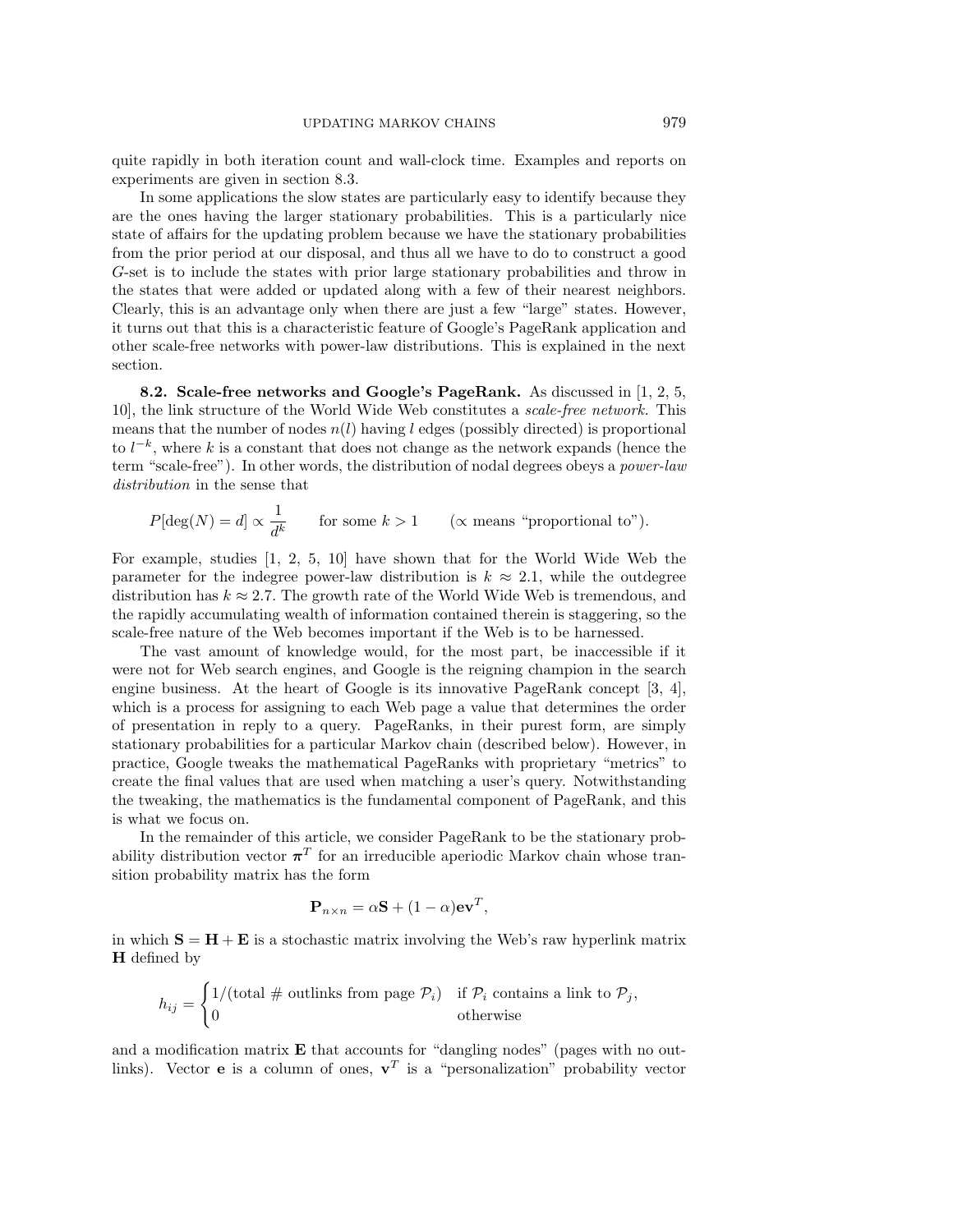that gives Google flexibility to perform customization, and  $0 < \alpha < 1$  is Google's parameter that models a Web surfer's propensity to deviate from the underlying link structure; i.e., with probability  $(1 - \alpha)$  a Web surfer requests a "random" Web page. For more details concerning these and other features of PageRank, see [21, 22].

Of course, the scale is enormous—currently  $n = O(10^9)$ —and a recent MATLAB publication [33] characterized PageRank as "the world's largest matrix computation" with execution times measured in days. In building a search engine for a linked database in which the link structure is static (or nearly so), a large computational cost to determine PageRank might be tolerable because once  $\pi^T$  is determined the search engine can use it repeatedly. However, the World Wide Web is a dynamic network in which pages and links between them are being added and deleted almost continuously, so the problem of updating  $\pi^T$  is important and substantial. At the 2002 national SIAM meeting in Philadelphia (which is the last public disclosure that the authors are aware of) Google's Director of Technology Craig Silverstein went on record as saying that at that time it had no more effective way to deal with the global updating of PageRank other than by starting from scratch every three or four weeks. Furthermore, the PageRank vectors from prior periods were not used to determine PageRank for a current period. Google has, no doubt, made progress on this problem since 2002, but they are not talking. While local updating for popular sites seems to be more frequent, observation suggests that the time between complete global updates may still be an issue.

**8.3. Experiments with power-law distributions.** The scale-free nature of the Web translates into a power-law distribution of PageRanks—experiments described in [10, 34] indicate that PageRank has a power-law distribution whose parameter is  $k \approx 2.1$ . In other words, there are relatively very few pages that have a significant PageRank, while the overwhelming majority of pages have a nearly negligible PageRank.

Consequently, when PageRanks are plotted in order of decreasing magnitude, the resulting graph has a pronounced "L-shape" with an extremely sharp bend. It is this characteristic "L-shape" of PageRank distributions that reveals a near optimal partition  $S = G \cup \overline{G}$  for the iterative aggregation updating algorithm described in section 7, hereafter referred to as IAD.

To illustrate this point, we report on experiments derived from Web crawls pertaining to six specialized topics:

| Topic      | $\#\text{Pages}$ | $\#\text{Links}$ |
|------------|------------------|------------------|
| Movies     | 451              | 713              |
| MathWorks  | 517              | 13,531           |
| Censorship | 562              | 736              |
| Abortion   | 1,693            | 4,325            |
| Genetics   | 2,952            | 6,485            |
| California | 9,664            | 16,150           |

When the PageRanks for these datasets are plotted in order of decreasing magnitude, the characteristic L-shapes are apparent. A horizontal axis in Figure 1 represents components of a PageRank vector in order of decreasing magnitude, and on the vertical axis are the corresponding magnitudes of the PageRank.

In an attempt to discern characteristics of good partitions, several experiments were performed on these six datasets. After the initial PageRanks were computed,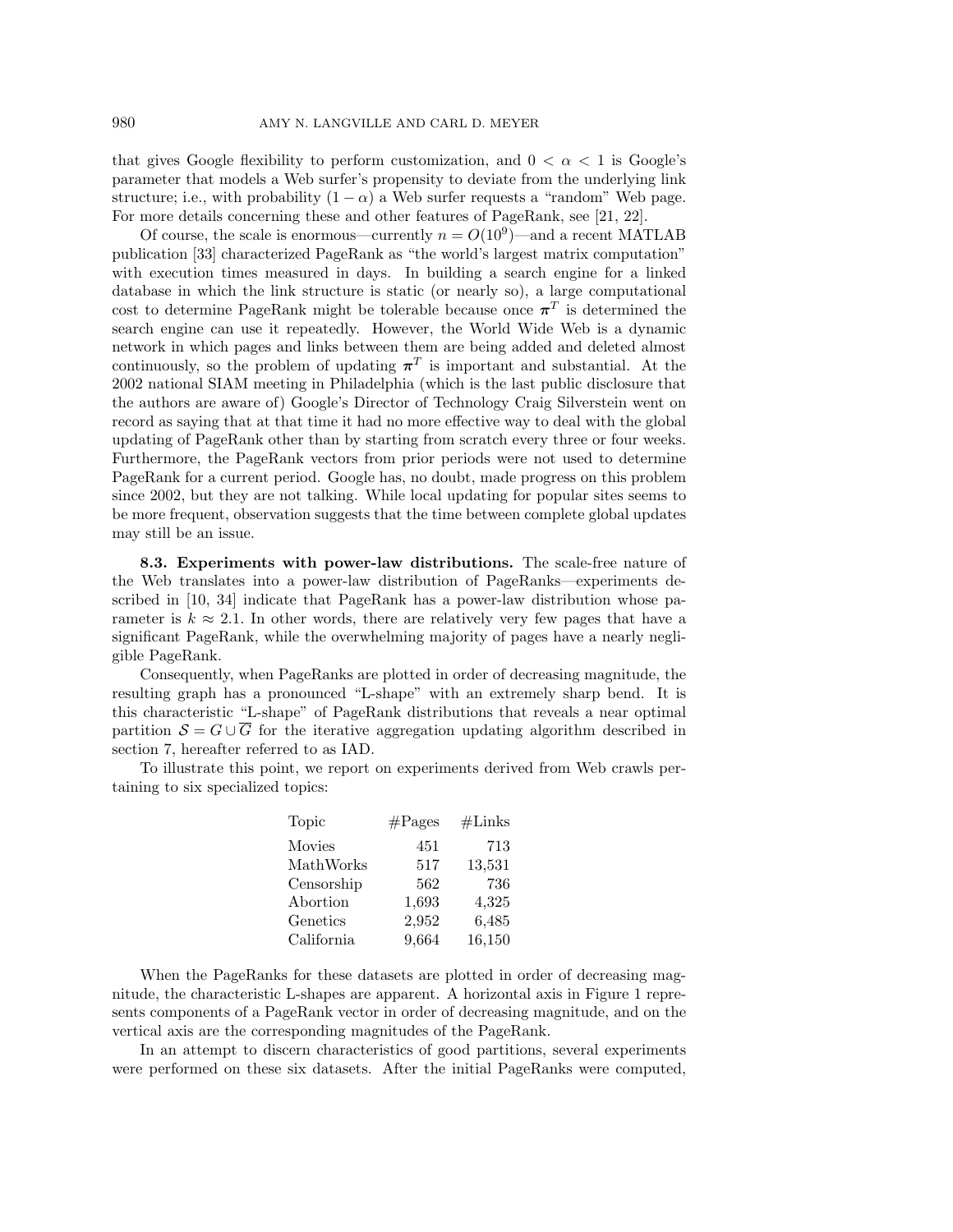

Fig. 1. PageRanks for six datasets.

each dataset was updated by adding some new pages and deleting some old ones, in addition to adding some new links and deleting some old links. Except for the larger California dataset, thirty new pages were added and twenty old ones were deleted, while fifty new links were created and twenty old ones were removed. For California, thirty new pages were added, three hundred old ones were removed, two hundred new links were added, and fifty old links were removed.<sup>1</sup> For each dataset, several partitions  $S = G \cup \overline{G}$  were constructed by first placing new states and the states that were altered (along with their nearest neighbors) into  $G$ , and then additional states were successively added to G in order of the magnitude of prior PageRanks. The IAD of section 7 was executed in MATLAB for each trial partition. Termination was always when the residual 1-norm dropped below  $10^{-10}$ . The experimental results concerning iteration counts as well as total execution times (in seconds) are reported in Tables 1 and 2.

For the purpose of baseline comparisons, the iteration counts and execution times for the power method are given at the bottom of each table along with the relative improvement afforded by our IAD when the best observed G-partition was employed. A star  $(\star)$  in a table indicates that there was no experiment at the indicated size  $g = |G|$  because g exceeds the number of pages in the dataset.

**8.4. Experimental conclusions.** While these experiments are small when compared to the scale of the entire World Wide Web, they nevertheless reveal some interesting patterns that are summarized below.

<sup>&</sup>lt;sup>1</sup>Different values here had little effect on the performance of the algorithm.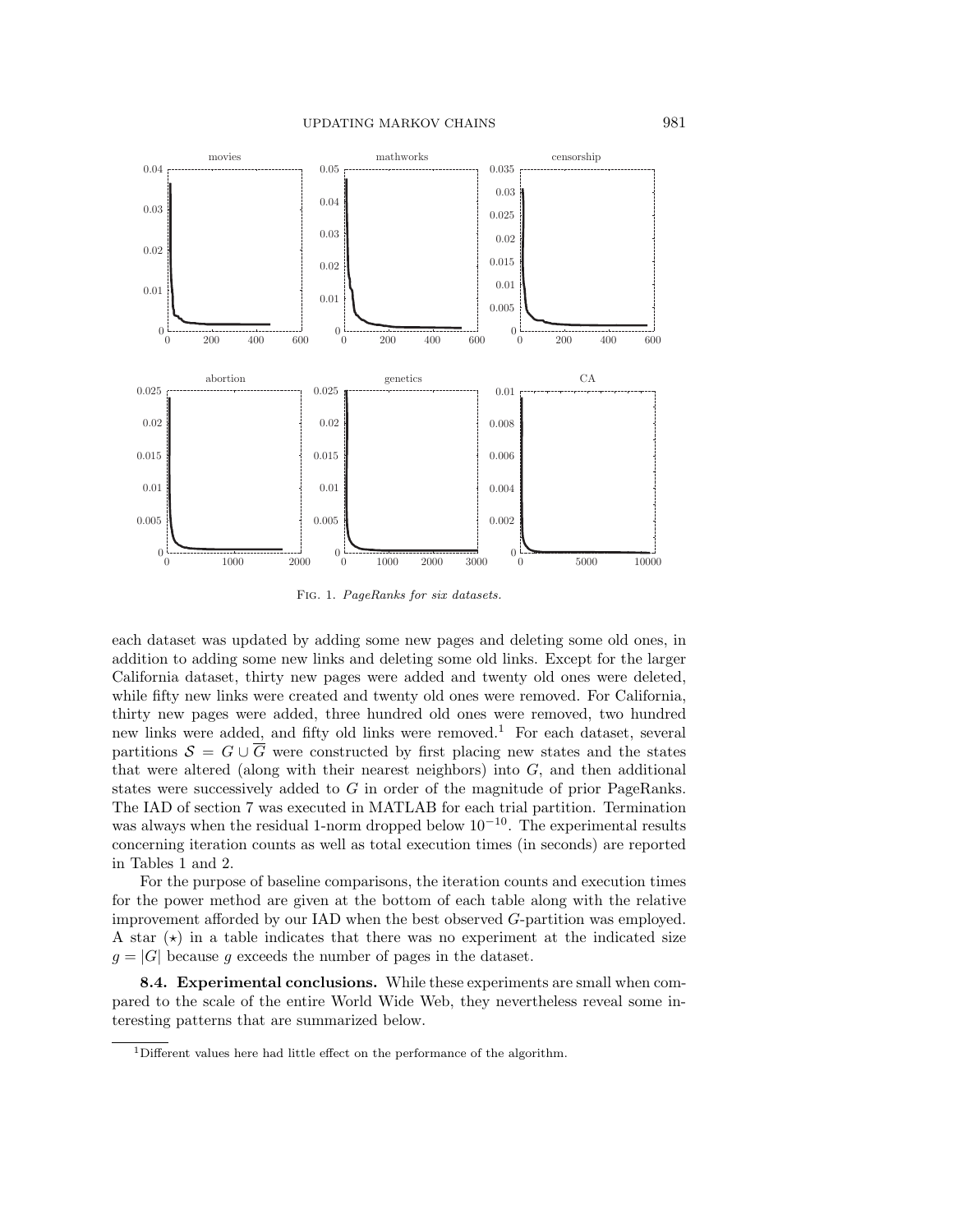|                              | Movies<br>$(g_{opt} \approx 50)$ |               | MathWorks<br>$(g_{opt} \approx 50)$ |               | Censorship<br>$(g_{opt} \approx 100)$ |               |
|------------------------------|----------------------------------|---------------|-------------------------------------|---------------|---------------------------------------|---------------|
| $g =  G $                    | <b>Iterations</b>                | Time          | <b>Iterations</b>                   | Time          | <b>Iterations</b>                     | Time          |
| 5                            | 23                               | .018          | 66                                  | .362          | 41                                    | .062          |
| 10                           | 13                               | .017          | 64                                  | .329          | 41                                    | .046          |
| 15                           | 13                               | .016          | 64                                  | .332          | 40                                    | .045          |
| 20                           | 13                               | .015          | 50                                  | .295          | 20                                    | .024          |
| 25                           | 12                               | .016          | 46                                  | .291          | 20                                    | .025          |
| 50                           | 12                               | $.015*$       | 19                                  | $.207*$       | 13                                    | .019          |
| 100                          | 10                               | .016          | 18                                  | .224          | 9                                     | $.017*$       |
| 200                          | 9                                | .018          | 16                                  | .284          | 9                                     | .019          |
| 300                          | 9                                | .021          | 11                                  | .265          | 9                                     | .022          |
| 400                          | 7                                | .021          | 8                                   | .278          | 9                                     | .026          |
| Power method<br>*Improvement | 22                               | .017<br>11.8% | 69                                  | .255<br>18.8% | 42                                    | .031<br>45.2% |

 ${\rm Table}$  1 Experimental results for Movies, Censorship, and MathWorks.

TABLE 2 Experimental results for Abortion, Genetics, and California.

|              | Abortion<br>$(g_{opt} \approx 250)$ |         | Genetics<br>$(q_{opt} \approx 250)$ |         | California<br>$(g_{opt} \approx 2000)$ |         |
|--------------|-------------------------------------|---------|-------------------------------------|---------|----------------------------------------|---------|
| $g =  G $    | Iterations                          | Time    | Iterations                          | Time    | Iterations                             | Time    |
| 10           | 165                                 | .773    | 163                                 | 2.16    | 170                                    | 7.75    |
| 50           | 58                                  | .256    | 19                                  | .483    | 75                                     | 3.56    |
| 100          | 14                                  | .159    | 19                                  | .456    | 57                                     | 3.75    |
| 250          | 13                                  | $.140*$ | 17                                  | $.276*$ | 51                                     | 2.59    |
| 500          | 7                                   | .199    | 9                                   | .313    | 34                                     | 2.01    |
| 1000         | 7                                   | .194    | 8                                   | .319    | 19                                     | 1.03    |
| 2000         | $\star$                             | $\star$ | 6                                   | .393    | 10                                     | $.997*$ |
| 3000         | $\star$                             | $\star$ | $\star$                             | $\star$ | 7                                      | 1.17    |
| 4000         | $\star$                             | $\star$ | $^{\star}$                          | $\star$ | 7                                      | 1.22    |
| 5000         | $\star$                             | $\star$ | $\star$                             | $\star$ | 7                                      | 1.56    |
| Power method | 168                                 | .449    | 165                                 | 1.45    | 176                                    | 5.87    |
| *Improvement |                                     | 68.8%   |                                     | 81\%    |                                        | 83\%    |

- G-sets can always exist for which the iterative aggregation technique provides a significant improvement over the power method.
- The improvements become more pronounced as the size of the datasets increases.
- Good G-sets can be constructed by including states affected by updated information along with a few states that are associated with the largest stationary probabilities from the preupdated distribution.
- As  $g = |G|$  increases, the performance of IAD (as measured by execution time) improves up to some point, but increasing  $g$  beyond this point degrades the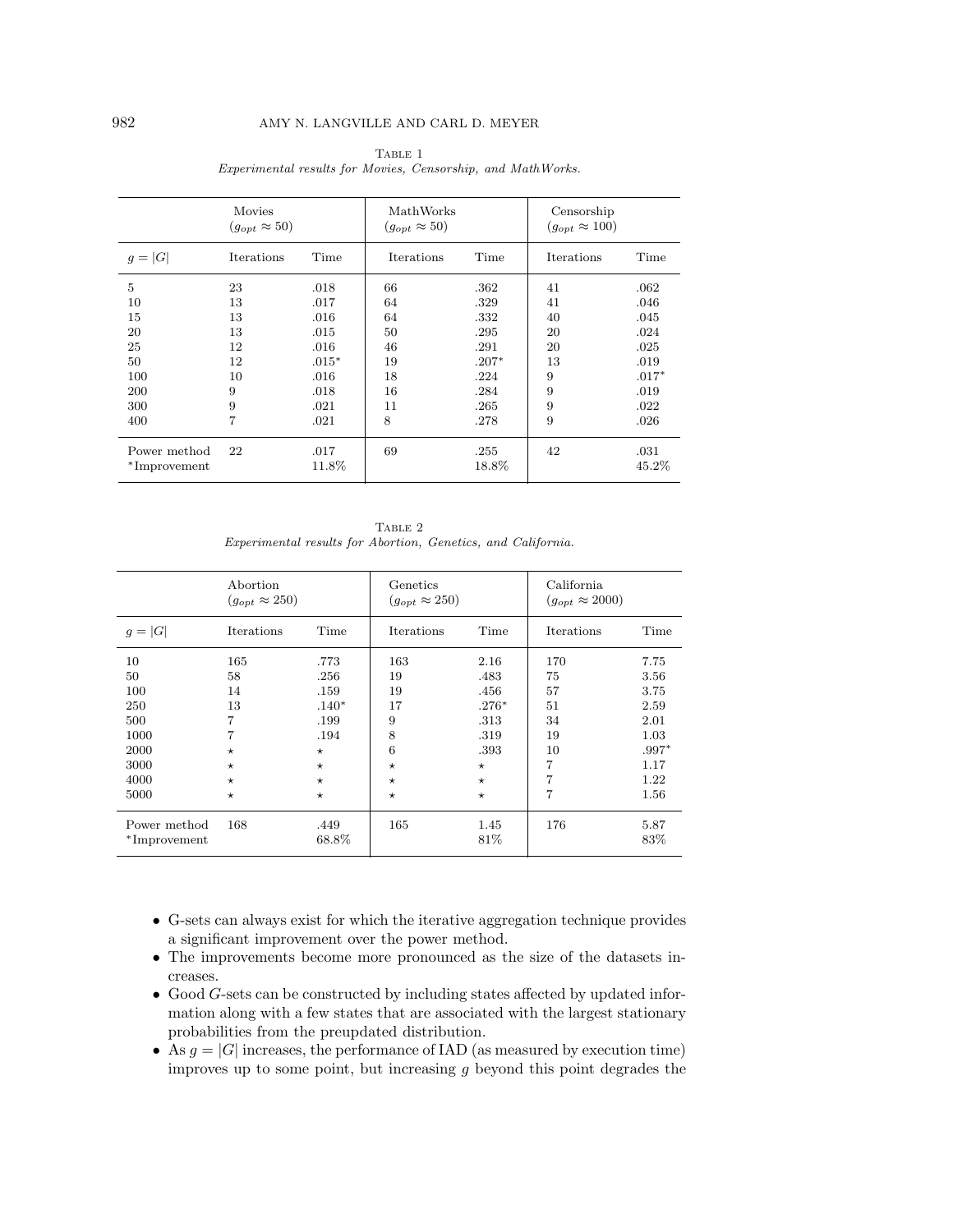performance of IAD. How to determine a priori a nearly optimal size for G is discussed in section 8.5.

• Finally, when IAD is used as an updating technique, the fact that updates might change the problem size is of little or no consequence. This is an extremely important feature because dealing with issues caused by adding or deleting states is generally a major problem for most updating applications.

**8.5. Near optimal G-sets and L-curves.** As observed above, IAD performs well by using a G-set that includes states affected by updated information along with states that are associated with the largest stationary probabilities from the preupdated distribution. But since the performance of IAD is dependent on the size of such a  $G$ , it is important to have a mechanism that gauges how many of the largest states from the preupdated distribution should be included in  $G$ . By examining the approximate values of  $g_{opt}$  given in Tables 1 and 2, it is clear that there is somewhat of a pattern that relates  $g_{opt}$  to the shape of the L-curve for the power-law distribution. To see this, superimpose the respective values of  $g_{opt}$  given in Tables 1 and 2 on the L-curves given in Figure 1. The results are shown in Figure 2.



FIG. 2. Location of  $g_{opt}$ .

These graphs suggest that when the stationary probabilities of a Markov chain have a power-law distribution, the size of the G-set used in IAD is nearly optimal around a point that is just to the right of the pronounced bend in the L-curve. In other words, an apparent method for constructing a reasonably good partition  $S = G \cup \overline{G}$ for IAD updating is as follows.

1. First put all new states and states with altered links (perhaps along with some nearest neighbors) into G.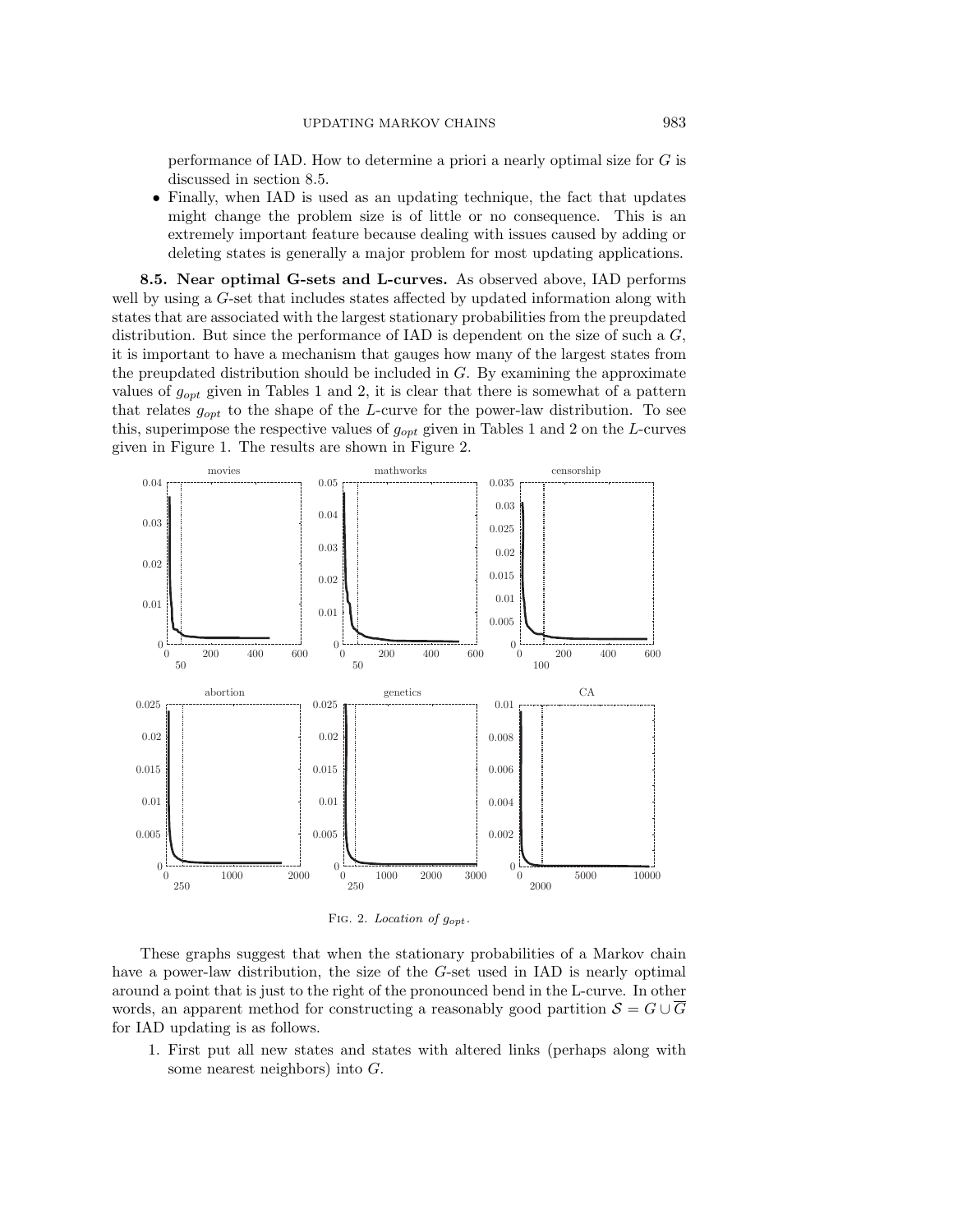2. Add other states that remain after the update in order of the magnitude of their prior stationary probabilities up to the point where these stationary probabilities level off.

Of course, there is some subjectiveness to this strategy. However, the leveling-off point is relatively easy to discern in distributions having a sharply defined bend in the L-curve, and only distributions that gradually die away or do not conform to a power-law distribution are problematic. For example, there is more uncertainty in choosing the leveling-off point in the three smaller test cases (movies, censorship, and MathWorks) than in the three larger ones (abortion, genetics, and California), but being somewhere in the ballpark is generally good enough even when the bend is not so sharply defined. The results in Tables 1 and 2 indicate how much variation around  $g_{opt}$  can be tolerated without seriously affecting IAD performance, and in all cases there is a fair amount of leeway.

If, when ordered by magnitude, the stationary probabilities

$$
\pi(1) \ge \pi(2) \ge \cdots \ge \pi(n)
$$

for an irreducible Markov chain conform to a power-law distribution so that there are constants  $\alpha > 0$  and  $k > 0$  such that  $\pi(i) \approx \alpha i^{-k}$ , then the "leveling-off point"  $i_{level}$ can be taken to be the smallest value for which  $|d\pi(i)/di| \approx \epsilon$  for some user-defined tolerance  $\epsilon$ . That is,  $i_{level} \approx (k\alpha/\epsilon)^{1/k+1}$ . This provides a rough estimate of  $g_{opt}$ , but empirical evidence suggests that better estimates require a scaling factor  $\sigma(n)$  that accounts for the size of the chain; i.e.,

$$
g_{opt} \approx \sigma(n) \left(\frac{k\alpha}{\epsilon}\right)^{1/k+1} \approx \sigma(n) \left(\frac{k\pi(1)}{\epsilon}\right)^{1/k+1}
$$

.

.

If this is the case, and if the observations from [10, 34] are correct in the sense that PageRanks for the entire World Wide Web conform to a power-law distribution with parameter  $k = 2.109$ , then we should have that

$$
g_{opt} \approx \sigma(n) \left[ \frac{2.109\pi(1)}{\epsilon} \right]^{1/3.109}
$$

However, validating this conclusion with a specific scaling factor is beyond the scope of our data and computational resources.

**8.6. The drop-off point.** Our experiments also indicate that the number of IAD iterations required is a nonlinear function of the size of the G-set. As  $g = |G|$ increases, as described in section 8.3, there is initially a sharp drop in the number of IAD iterations required. After the sharp drop there is a more moderate and steady decrease in the iteration count as a function of g. But an even more interesting feature of this phenomenon is that the sharp drop in iteration count occurs at a point that is more or less independent of the number of nodes or links that are updated.

For example, the graphs in Figure 3 plot the number of IAD iterations against  $g = |G|$  for the MathWorks dataset used in section 8.3 when the updating involves 10, 50, and 100 nodes and links. Regardless of the number of updates, all graphs in Figure 3 exhibit roughly the same shape, with a drop-off point around 40 or 50, which is also about the same value for  $g_{opt}$  that was determined from the experiments in Table 1. This phenomenon was generally observed in our other experiments as well.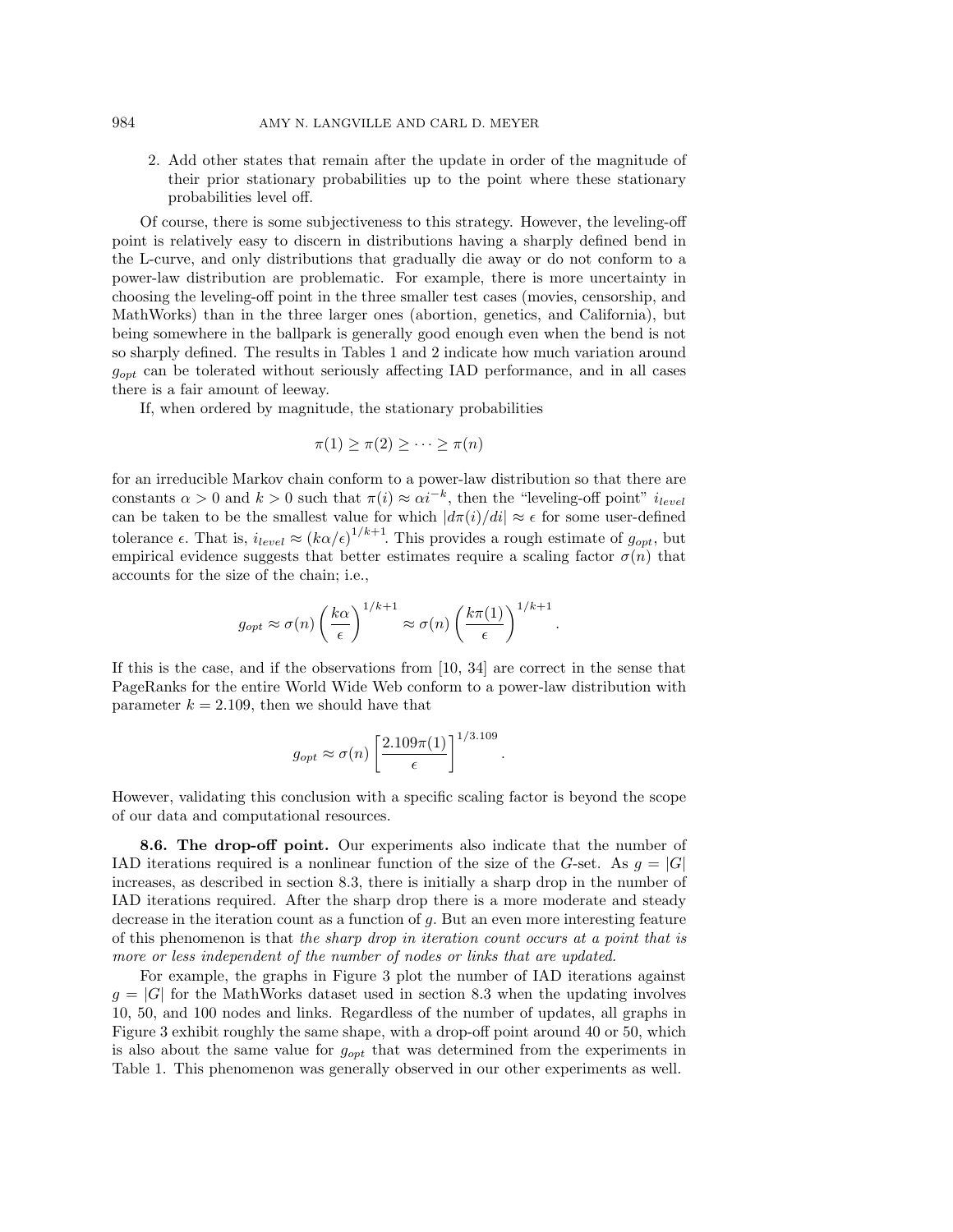

Fig. 3. Drop-off points.

Consequently, this suggests that the value of  $g_{opt}$  can alternately be characterized by saying that  $g_{opt}$  is approximately equal to the drop-off point in the iteration count.

Theorem 7.1 established that the asymptotic rate of convergence of IAD is governed by the subdominant eigenvalue  $\lambda_2$  of the one significant stochastic complement **S**. Therefore, the drop-off point in the iteration count should be explainable in terms of a drop-off in the magnitude of  $\lambda_2$  as  $g = |G|$  is increased. Indeed, this is corroborated by our experiments. For example, by again using the MathWorks data as a typical case, it is seen in Table 3 that as g increases, the value of  $|\lambda_2|$  decreases rapidly until g is somewhere around 40 or 50, after which there is only a slow decrease. And this more or less agrees with the value of  $g_{opt}$  that was observed from the data in Table 1.

| TABLE 3                                    |       |       |       |       |       |       |       |       |       |
|--------------------------------------------|-------|-------|-------|-------|-------|-------|-------|-------|-------|
| $ \lambda_2 $ as a function of $q =  G $ . |       |       |       |       |       |       |       |       |       |
|                                            |       |       |       |       |       |       |       |       |       |
| g                                          |       | 20    | 30    | 35    | 38    | 40    | 45    | 50    | 100   |
| $\lambda_2$                                | .7206 | .6891 | .6610 | .6054 | .4431 | .4018 | .4012 | .4005 | .3857 |

**9. Conclusions and future work.** An algorithm for updating the stationary vector of a Markov chain subject to changes in the number of states as well as changes to the transition probabilities has been introduced and analyzed. This IAD updating algorithm exploits the old stationary vector to create the new stationary vector, and numerical experiments suggest it is quite effective. It is superior to the power method in terms of both iteration count as well as total execution time. The IAD approach offers room for even greater improvements. For example, the extrapolation technique introduced in [19] can be employed in conjunction with the IAD introduced in this article to further accelerate the updating process. Preliminary experiments indicate that marrying IAD to extrapolation has remarkable promise—results will be reported in a separate article. Finally, we have demonstrated the applicability of IAD to updating Google's PageRank vector.

**Acknowledgments.** We thank Ronny Lempel for generously supplying the three datasets on movies, abortion, and genetics, and we thank Cleve Moler for sharing his MathWorks dataset as well as other Web-crawling M-files.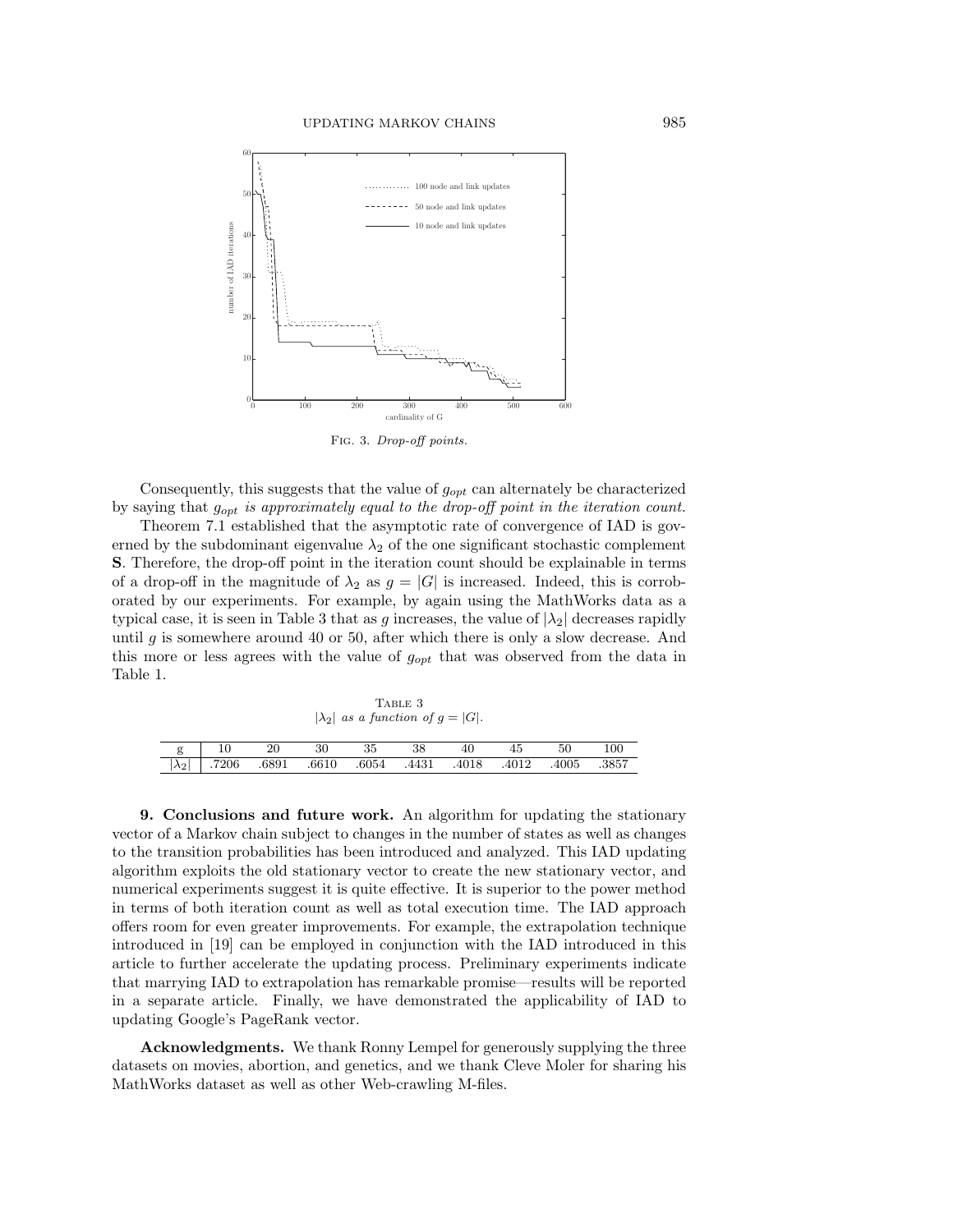## REFERENCES

- [1] A.-L. BARABASI, Linked: The New Science of Networks, Plume, New York, 2003.
- [2] A.-L. Barabasi, R. Albert, and H. Jeong, Scale-free characteristics of random networks: The topology of the World-Wide Web, Phys. A, 281 (2000), pp. 69–77.
- [3] S. BRIN AND L. PAGE, The anatomy of a large-scale hypertextual web search engine, Comput. Networks ISDN Systems, 33 (1998), pp. 107–117.
- [4] S. Brin, L. Page, R. Motwami, and T. Winograd, The PageRank Citation Ranking: Bringing Order to the Web, Technical report, Computer Science Department, Stanford University, Stanford, CA, 1998.
- [5] A. Broder, R. Kumar, F. Maghoul, P. Raghavan, S. Rajagopalan, R. Stata, A. Tomkins, and J. Wiener, Graph structure in the web, in Proceedings of the Ninth International World Wide Web Conference, 2000; available online at http://www9.org/w9cdrom/ 160/160.html.
- [6] S. Campbell and C. D. Meyer, Generalized Inverses of Linear Transformations, Pitman, San Francisco, 1979.
- [7] S. Chien, C. Dwork, R. Kumar, and D. Sivakumar, Towards exploiting link evolution, in Proceedings of the Workshop on Algorithms and Models for the Web Graph, 2001.
- [8] G. E. CHO AND C. D. MEYER, Markov chain sensitivity measured by mean first passage times, Linear Algebra Appl., 313 (2000), pp. 21–28.
- [9] G. E. Cho and C. D. Meyer, Comparison of perturbation bounds for the stationary distribution of a Markov chain, Linear Algebra Appl., 335 (2001), pp. 137–150.
- [10] D. DONATO, L. LAURA, S. LEONARDI, AND S. MILLOZZI, Large scale properties of the webgraph, Eur. Phys. J. B, 38 (2004), pp. 239–243.
- [11] R. E. FUNDERLIC AND C. D. MEYER, Sensitivity of the stationary distribution vector for an ergodic Markov chain, Linear Algebra Appl., 76 (1986), pp. 1–17.
- [12] R. E. FUNDERLIC AND R. J. PLEMMONS, Updating LU factorizations for computing stationary distributions, SIAM J. Alg. Disc. Meth., 7 (1986), pp. 30–42.
- [13] G. H. GOLUB AND C. F. V. LOAN, *Matrix Computations*, The Johns Hopkins University Press, Baltimore, 1996.
- [14] G. H. GOLUB AND C. D. MEYER, Using the QR factorization and group inversion to compute, differentiate, and estimate the sensitivity of stationary probabilities for Markov chains, SIAM J. Alg. Disc. Meth., 7 (1986), pp. 273–281.
- [15] R. A. Horn and C. R. Johnson, Matrix Analysis, Cambridge University Press, Cambridge, UK, 1990.
- [16] J. J. Hunter, Stationary distributions of perturbed Markov chains, Linear Algebra Appl., 82 (1986), pp. 201–214.
- [17] I. C. F. IPSEN AND S. KIRKLAND, Convergence analysis of an improved PageRank algorithm, Technical report CRSC-TR04-02, North Carolina State University, Raleigh, NC, 2004.
- [18] I. C. F. Ipsen and C. D. Meyer, Uniform stability of Markov chains, SIAM J. Matrix Anal. Appl., 15 (1994), pp. 1061–1074.
- [19] S. D. Kamvar, T. H. Haveliwala, C. D. Manning, and G. H. Golub, Extrapolation methods for accelerating PageRank computations, in Proceedings of the Twelfth International World Wide Web Conference, 2003; available online at http://www2003.org/cdrom/index.html.
- [20] J. G. Kemeny and L. J. Snell, Finite Markov Chains, Van Nostrand, New York, 1960.
- [21] A. N. Langville and C. D. Meyer, A survey of eigenvector methods for Web information retrieval, SIAM Rev., 47 (2005), pp. 135–161.
- [22] A. N. Langville and C. D. Meyer, Google's PageRank and Beyond: The Science of Search Engine Rankings, Princeton University Press, Princeton, NJ, 2006.
- [23] C. D. MEYER JR., The role of the group generalized inverse in the theory of finite Markov chains, SIAM Rev., 17 (1975), pp. 443–464.
- [24] C. D. MEYER JR., The condition of a finite Markov chain and perturbation bounds for the limiting probabilities, SIAM J. Alg. Disc. Meth., 1 (1980), pp. 273–283.
- [25] C. D. Meyer, Analysis of finite Markov chains by group inversion techniques, in Recent Applications of Generalized Inverses, Res. Notes in Math. 66, S. L. Campbell, ed., Pitman, Boston, London, 1982, pp. 50–81.
- [26] C. D. Meyer, Stochastic complementation, uncoupling Markov chains, and the theory of nearly reducible systems, SIAM Rev., 31 (1989), pp. 240–272.
- [27] C. D. Meyer, The character of a finite Markov chain, in Linear Algebra, Markov Chains, and Queueing Models, IMA Vol. Math. Appl. 48, C. D. Meyer and R. J. Plemmons, eds., Springer-Verlag, New York, 1993, pp. 47–58.
- [28] C. D. Meyer, Sensitivity of the stationary distribution of a Markov chain, SIAM J. Matrix Anal. Appl., 15 (1994), pp. 715–728.